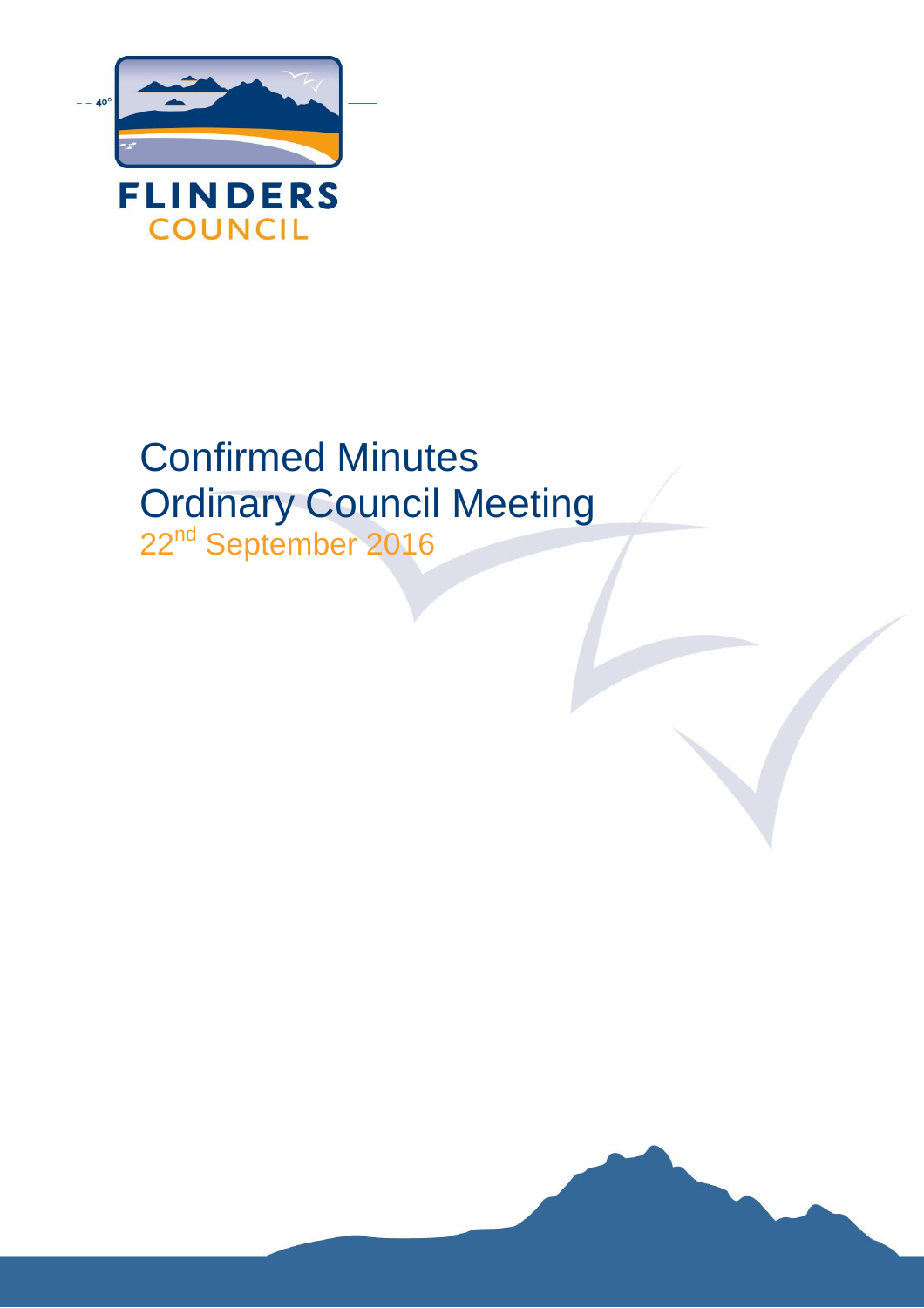# FLINDERS COUNCIL ORDINARY MEETING

CONFIRMED MINUTES

| DATE:                      | Thursday 22 <sup>nd</sup> September 2016                 |
|----------------------------|----------------------------------------------------------|
| <b>VENUE:</b>              | <b>Furneaux Arts and Entertainment Centre, Whitemark</b> |
| <b>COMMENCING:</b> 1.00 pm |                                                          |

# PRESENT

Mayor Carol Cox Cr Chris Rhodes Cr Peter Rhodes Cr Ken Stockton Cr David Williams Cr Gerald Willis

# APOLOGIES

Deputy Mayor Marc Cobham

#### STAFF IN ATTENDANCE

|              | Sophie Pitchford - Acting General Manager        | $1.00 - 2.51$ pm |
|--------------|--------------------------------------------------|------------------|
| Jacci Viney  | - Development Services Coordinator 1.00 - 2.23pm |                  |
| Vicki Warden | - Executive Officer                              | $1.00 - 2.51$ pm |

# CONFIRMATION OF MINUTES

206.09.2016 Moved: Cr K Stockton Seconded: Cr D Williams That the Minutes from the Ordinary Council Meeting and the Closed Council Meeting held on the 18<sup>th</sup> August 2016 be confirmed.

# CARRIED UNANIMOUSLY (6-0)

For: Mayor Carol Cox, Cr Chris Rhodes, Cr Peter Rhodes, Cr Ken Stockton, Cr David Williams and Cr Gerald Willis.

#### PUBLIC QUESTION TIME

#### Question 1: David Grutzner

The following is an abridged version of the question:

Will the Council now formally and publicly acknowledge the considerable work that Raoul (Harper, former General Manager) has put in on this important breakthrough (of reducing increased costs associated with regulatory changes) for the future growth and financial development of this community?

#### Mayor's Response:

Question taken on notice.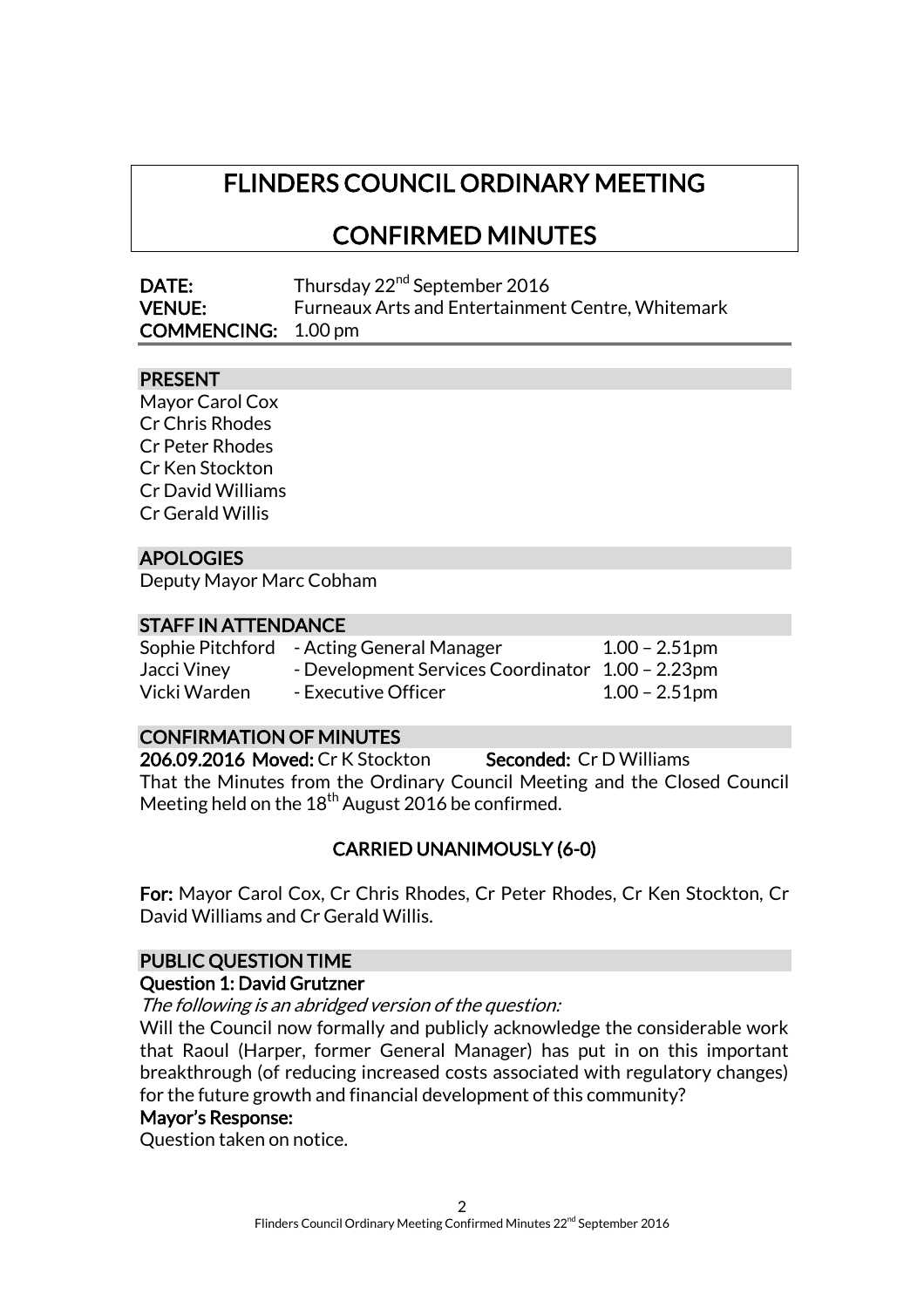# Question 2: Cr David Williams on behalf of Dale Williams

Could we please have an update on the appointment of a replacement Community Development Officer?

# Mayor's Response:

Interviews for the position were conducted on Tuesday. A selection has been made and final engagement processes are underway. The incumbent may start as soon as next week.

# RESPONSE TO PUBLIC QUESTIONS 18<sup>th</sup> August 2016 Council Meeting

# Question 1: Mary-Anne Roberts

It is now more than a month since the General Manager's dismissal. Community outrage has not abated. The case has been lodged with the Fair Work Commission. Will Council, at any time, inform the Community as to the reasons for the General Manager's dismissal?

# Mayor's Response:

I thank you for your question and understand the concern in the community for the action taken by Council to dismiss Raoul as the General Manager. As previously stated at the July Ordinary Meeting during Public Question Time, I am not able to comment on the reasons without breaking the confidentiality of the Closed Council meeting.

Should there be a time in the future that I can make a statement from the Council explaining the reasons, I will, however that is not possible at the moment.

# Question 2: Bill LaGrue

For the second time in 3 months I have come close to T boning a car in James St at the intersection of Davies St. Cars travel down Davies St., put blinker on and other traffic presume they are about to make a right turn, suddenly they do a Uturn back up Davies St. Can council put a barrier of some sort to stop this? The turning cars also move gravel on to the road making a hump. The hole is becoming so big when it rains the seagulls think it's a lake.

# Mayor's Response:

Thank you for bringing the issue to Council's attention. As I understand the Works and Services Department has gravelled the area to reduce the water pooling.

Council has sought and received advice from the police that it is not illegal to undertake a U-turn at that position, being the T intersection at the connection of Davies Street and James Street, and that drivers need to be vigilant and use indicators correctly to message their intentions.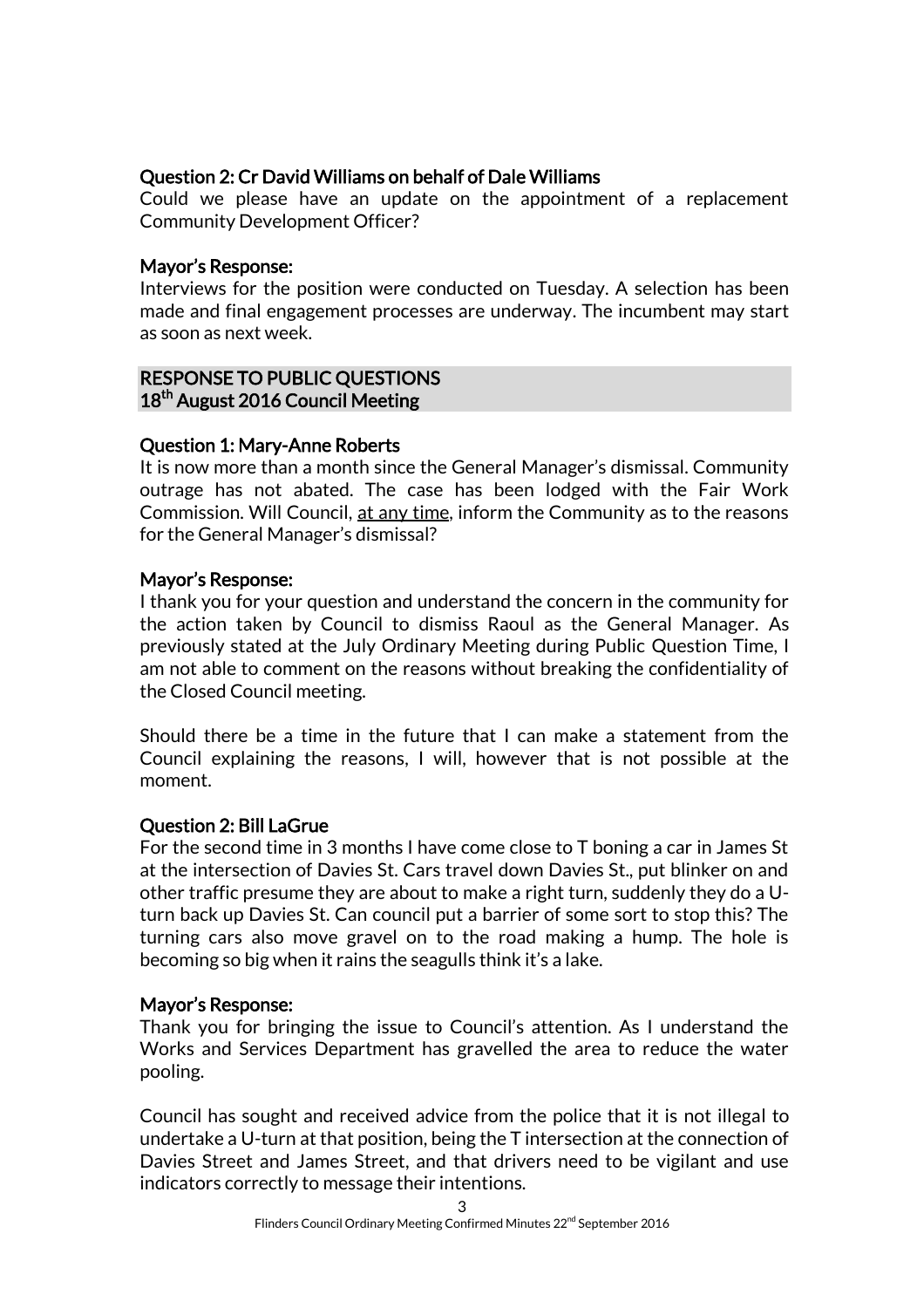In my next Island News column I will remind drivers to take care in the area and clearly indicate their intentions.

207.09.2016 Moved: Cr G Willis Seconded: Cr D Williams That Council notes the responses to the public questions taken on notice at the

18<sup>th</sup> August 2016 Council Meeting.

# CARRIED UNANIMOUSLY (6-0)

For: Mayor Carol Cox, Cr Chris Rhodes, Cr Peter Rhodes, Cr Ken Stockton, Cr David Williams and Cr Gerald Willis.

#### LATE AGENDA ITEMS

The following has been received as a late agenda item:

• Item D2 Closed Council Item

Pursuant to S65(1) of the *Local Government Act 1993*, the Acting General Manager confirms that she has had sufficient time to consider the item and to provide expert advice in relation to the item; that it was not possible to include the item on the agenda as the information was not available at that time and that the matter is time dependent and therefore urgent.

Under S8(6) of the Local Government (Meeting Procedures) Regulations 2015, this item may be considered at this meeting by absolute majority vote.

DECISION 208.09.2016 Moved: Cr G Willis Seconded: Cr P Rhodes Under S8(6) of the Local Government (Meeting Procedures) Regulations 2015, the item be considered as Item D2 in closed council at this meeting.

# CARRIED UNANIMOUSLY (6-0)

For: Mayor Carol Cox, Cr Chris Rhodes, Cr Peter Rhodes, Cr Ken Stockton, Cr David Williams and Cr Gerald Willis.

# DECLARATION OF PECUNIARY INTEREST Nil

LEAVE OF ABSENCE Nil

**PETITIONS** 

Nil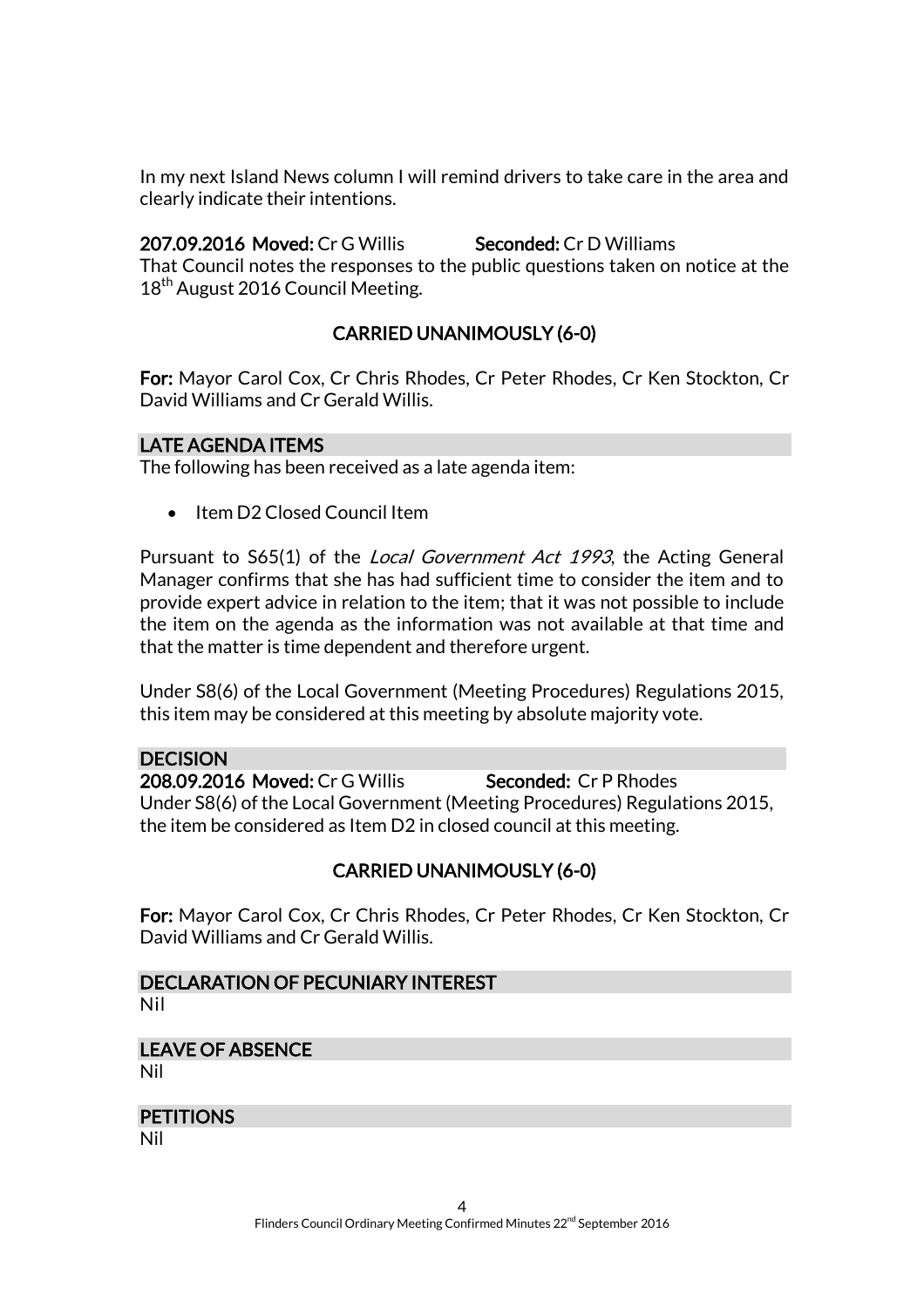### **POLICIES**

The Dog Management Policy and Code of Responsible Dog Ownership are available for public consultation until 22<sup>nd</sup> September 2016.

209.09.2016 Moved: Cr G Willis Seconded: Cr C Rhodes That Council notes that the Dog Management Policy and Code of Responsible Dog Ownership are available for public consultation until 22<sup>nd</sup> September 2016.

# CARRIED UNANIMOUSLY (6-0)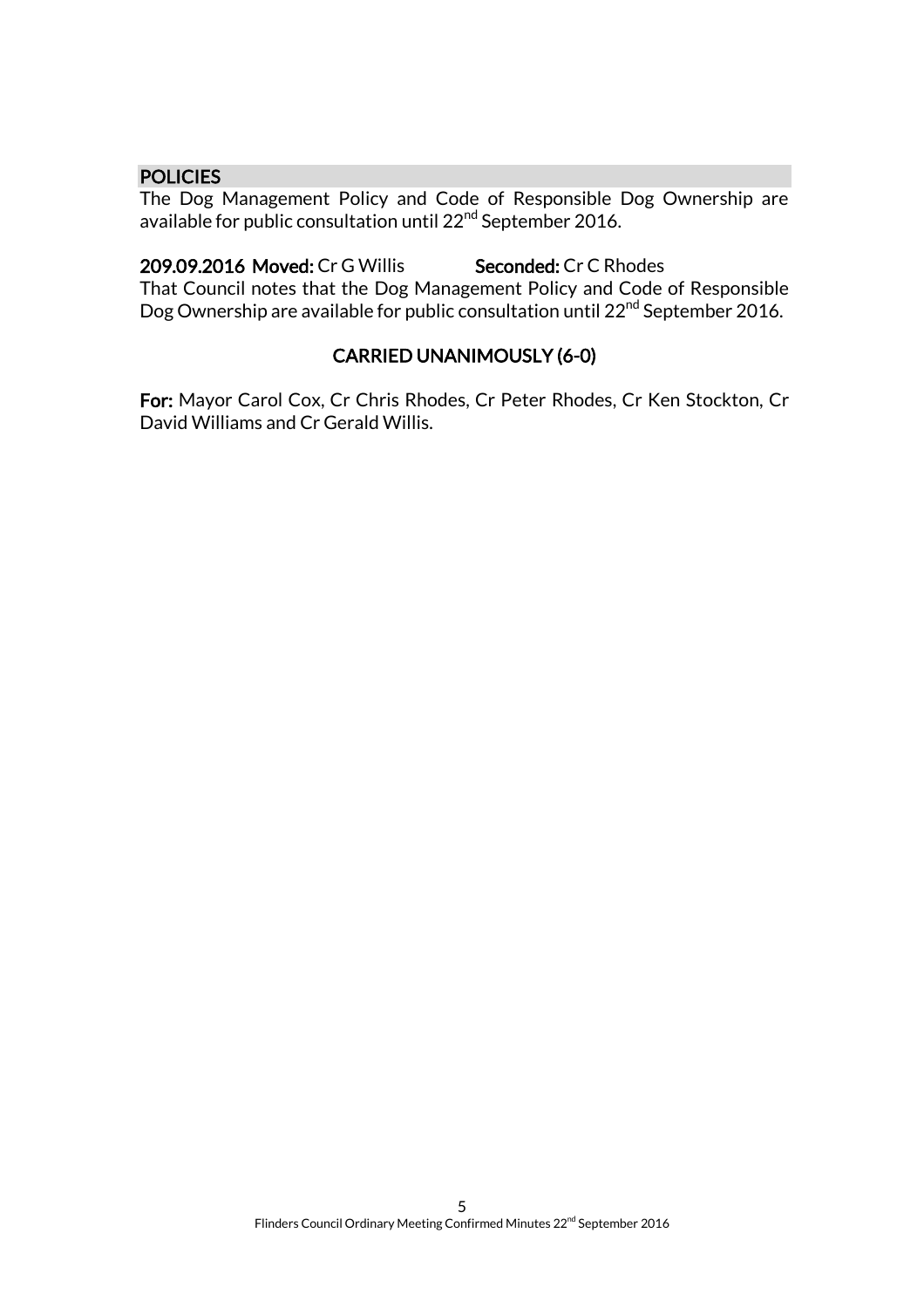# WORKSHOPS & INFORMATION FORUMS File No: COU/0205

# Meeting held on 18<sup>th</sup> August 2016

Council had a meeting with Jason Vuddamalay from Searchlight Group recruitment agency to discuss the process of recruitment of a new General Manager.

# Councillors Present:

Mayor Carol Cox, Deputy Mayor Marc Cobham, Cr Chris Rhodes, Cr Ken Stockton, Cr Gerald Willis and Cr David Williams.

# Apologies:

Cr Peter Rhodes

# Staff and Consultants Present:

Sophie Pitchford (Acting General Manager), Jason Vuddamalay (Searchlight Group) and Vicki Warden (Executive Officer).

# Council Workshop held on 8<sup>th</sup> September 2016

Council held a Workshop on the following subjects:

- Item 1: Land Use Planning Matters
- Item 2: Review of Policies
- Item 3: Review of Citizen of the Year Award nominations
- Item 4: Northern Tasmania Development (NTD) Maree Tetlow
- Item 5: Community Grants Review
- Item 6: Elan Wifi Scoping Report
- Item 7: Update on TasWater meeting
- Item 8: Update on Community Health
- Item 9: Update on Lady Barron Hall

#### Councillors Present:

Mayor Carol Cox, Cr Chris Rhodes, Cr Ken Stockton, Cr Gerald Willis and Cr David Williams.

# Apologies:

Deputy Mayor Marc Cobham and Cr Peter Rhodes.

# Staff and Consultants Present:

Sophie Pitchford (Acting General Manager), Robyn Cox (Strategic Planner) (Item 1 only), Vicki Warden (Executive Officer) (Items 2 and 5) and Maree Tetlow (NTD – via phone) (Item 4 only).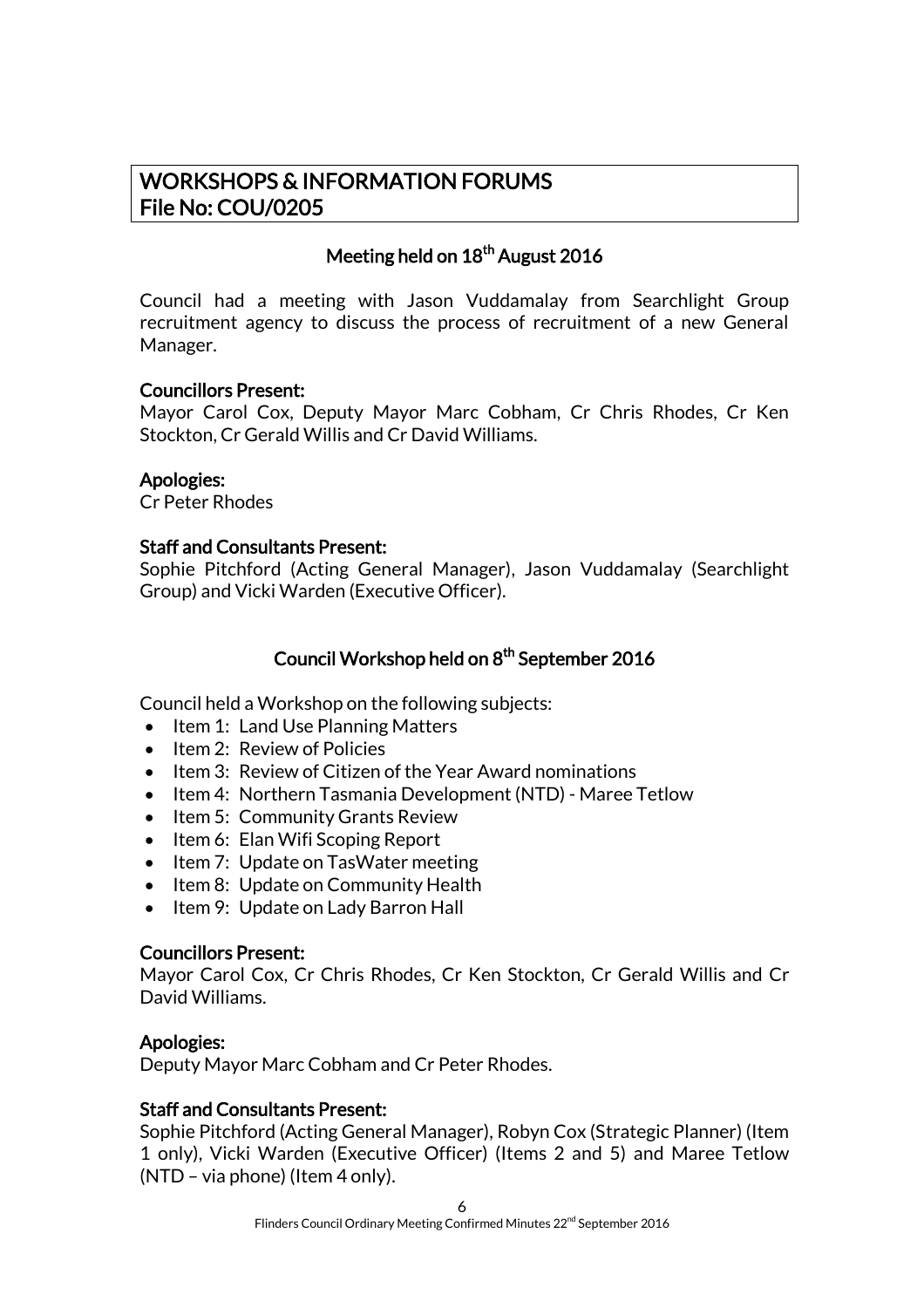As workshops and information sessions are for information and discussion purposes only, no decisions are made or foreshadowed at these proceedings.

# VOTING REQUIREMENTS:

Simple Majority

#### RECOMMENDATION:

That the meeting held on  $18^{\mathsf{th}}$  August and the Council Workshop held on  $8^{\mathsf{th}}$ September 2016 be noted.

#### DECISION:

210.09.2016 Moved: Cr G Willis Seconded: Cr K Stockton That the meeting held on  $18^{\mathsf{th}}$  August and the Council Workshop held on  $8^{\mathsf{th}}$ September 2016 be noted.

# CARRIED UNANIMOUSLY (6-0)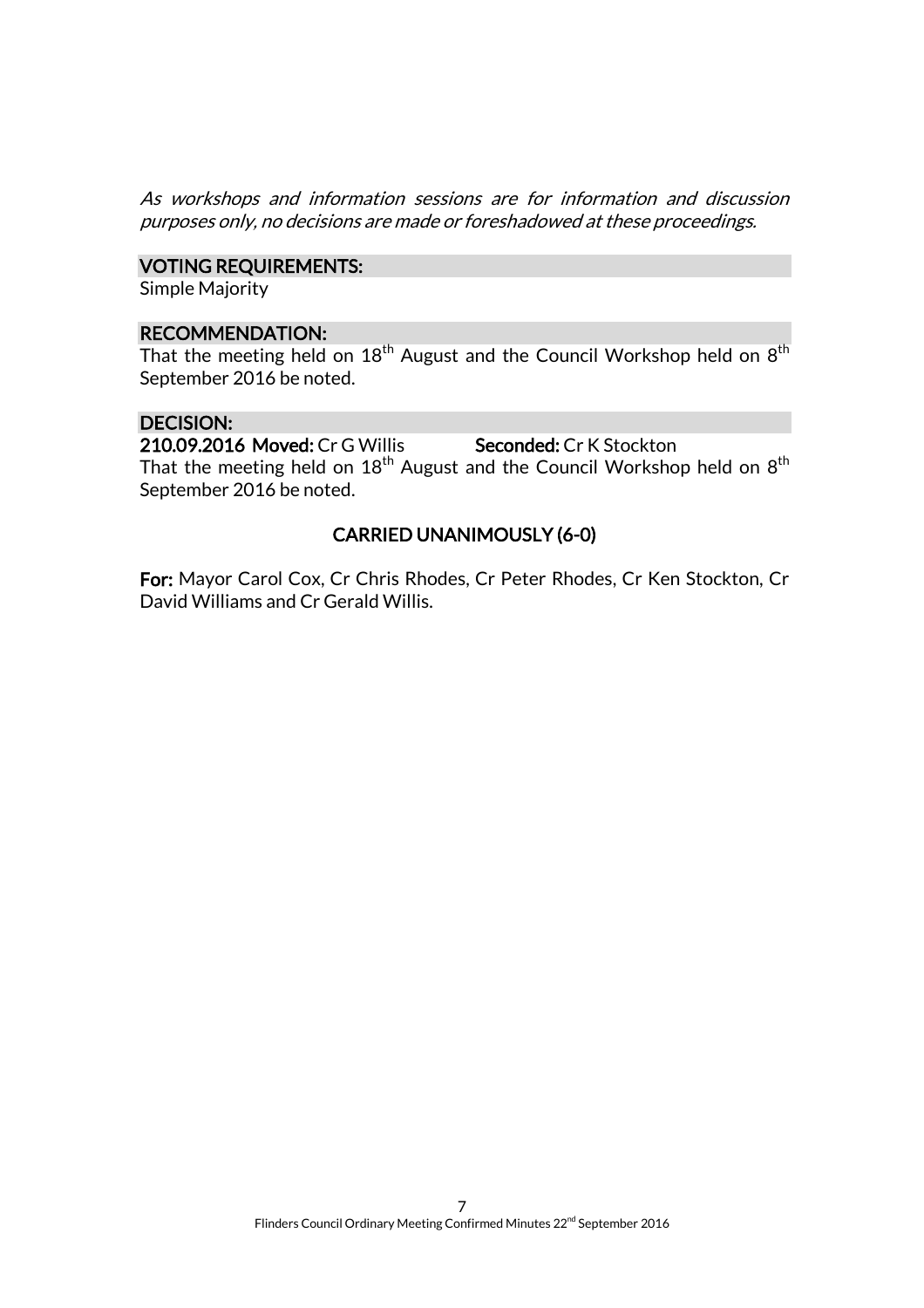# PUBLIC MEETINGS

Nil

# COUNCILLORS' QUESTIONS ON NOTICE

#### Question 1: Cr Gerald Willis

On behalf of Margaret Purdon I ask the Acting General Manager if the Council would trim and remove roadside vegetation in Holloway Street, Lady Barron, so that the bush does not intrude further onto the carriageway.

# Acting General Manager's Response:

Aaron Bourke Contracting has been programmed to trim the southern side of Holloway St near Margaret Purdon's driveway.

# Question 2: Cr Gerald Willis

On behalf of numerous users of Coast Road who have expressed concern about the recent failures of the surface of that road after it has been graded a number of times, I ask the Acting General Manager if there has been consideration to "pot hole" the road before grading and, hence, reduce the likelihood of degradation of the road surface.

# Acting General Manager's Response:

Council staff always consider potholing roads before grading, if time and weather permits. However potholing alone is not the key to providing a longlasting gravel surface. Pieces of debris (i.e. pieces of grass, sticks, animal carcass bits, rocks, etc.) that drag or get caught beneath the blade while grading, allow voids to form in the road. Water then lays in the voids causing them to become very soft. Traffic pushes out the soft material and the pot hole forms very quickly again.

Coast Road has not been the only road to suffer potholing as we have had over 400mm of rain this winter and very short periods between rains when it is actually not too wet to repair. Motorists should realise that there are in excess of 250 kilometres of gravel roads that receive similar weather and also need attention during significant rain events. The Coast Road has been earmarked for a road stabilisation trial this financial year where we hope to significantly reduce grading and potholing times in the future.

211.09.2016 Moved: Cr G Willis Seconded: Cr P Rhodes That Council notes the questions on notice and the responses.

# CARRIED UNANIMOUSLY (6-0)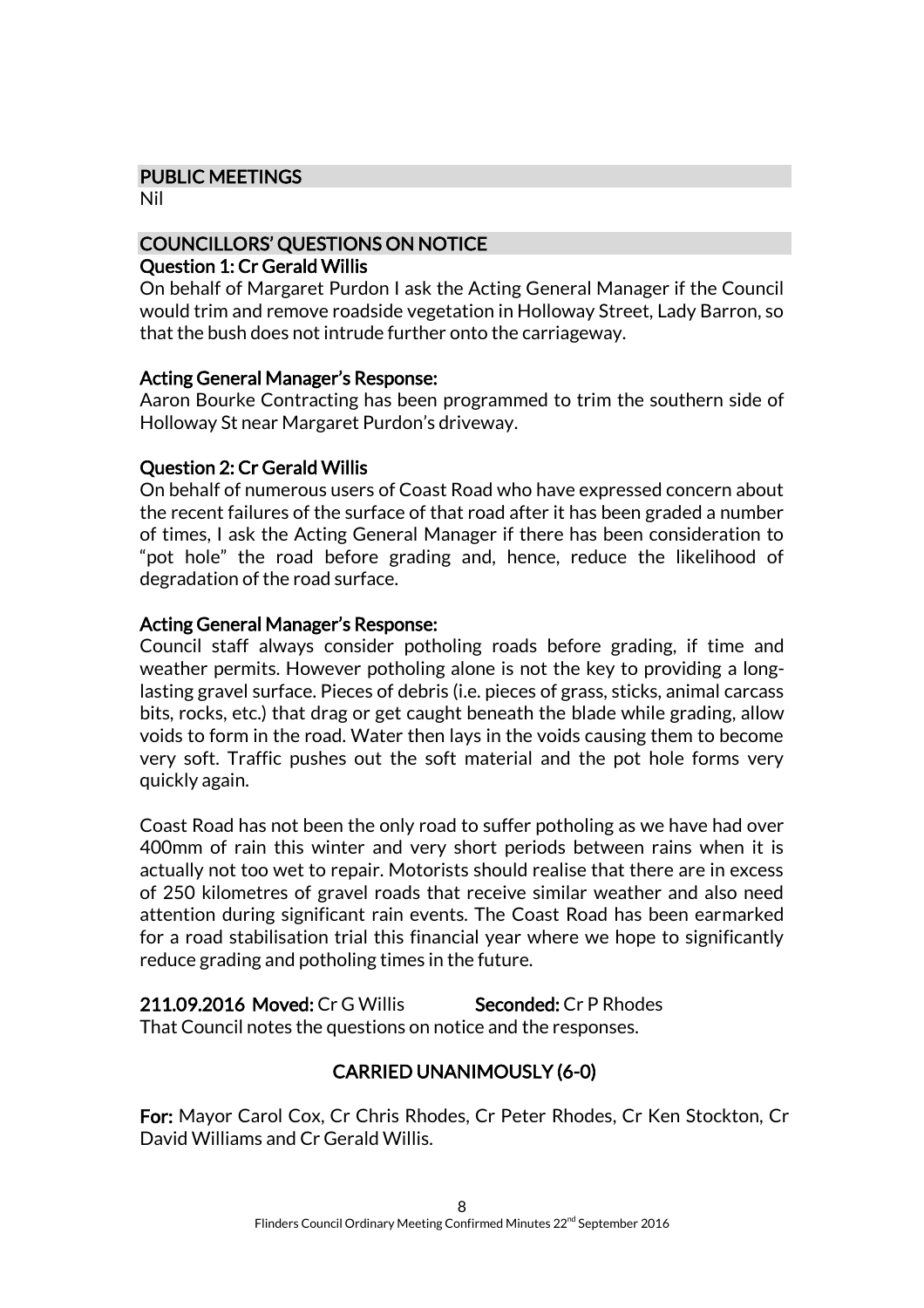# COUNCILLORS' QUESTIONS WITHOUT NOTICE

# Question 1: Cr G Willis

Will the Mayor provide details of transactions related to property described as Volume 86322, Folio 1 situated at Main Road, Lady Barron from 18 December 2014 until its disposal by Flinders Council?

# Mayor's Response:

The question was taken on notice.

# Question 2: Cr G Willis

Will the Mayor provide Councillors with copies of all correspondence outwards and advice received in relation to "Dealing with disruptive behaviour at Council meetings"?

# Mayor's Response:

The request did not relate to behaviour of Councillors at Council meetings but was a one-off advice request prior to the July Council meeting, when it was apparent that a very large public gallery would be in attendance wanting answers I would not be able to give.

# Question 3: Cr C Rhodes

Note: This question and response was dealt with in closed council.

# RESPONSE TO COUNCILLORS' QUESTIONS WITHOUT NOTICE 18<sup>th</sup> August 2016 Council Meeting

With regard to Questions without Notice received from Deputy Mayor Marc Cobham at the August Council Meeting, Cr Ken Stockton is not responding due to concern that his answers may breach Closed Council protocol.

Section 29(4) of the Local Government (Meeting Procedures) Regulations 2015 allows that a "…..councillor or general manager who is asked a question without notice at a meeting may decline to answer the question".

212.09.2016 Moved: Cr G Willis Seconded: Cr D Williams That Council notes the response to Councillors' questions without notice asked at the  $18^{th}$  August 2016 Council Meeting.

# CARRIED UNANIMOUSLY (6-0)

For: Mayor Carol Cox, Cr Chris Rhodes, Cr Peter Rhodes, Cr Ken Stockton, Cr David Williams and Cr Gerald Willis.

#### PUBLICATIONS/REPORTS TABLED FOR COUNCIL INFORMATION Nil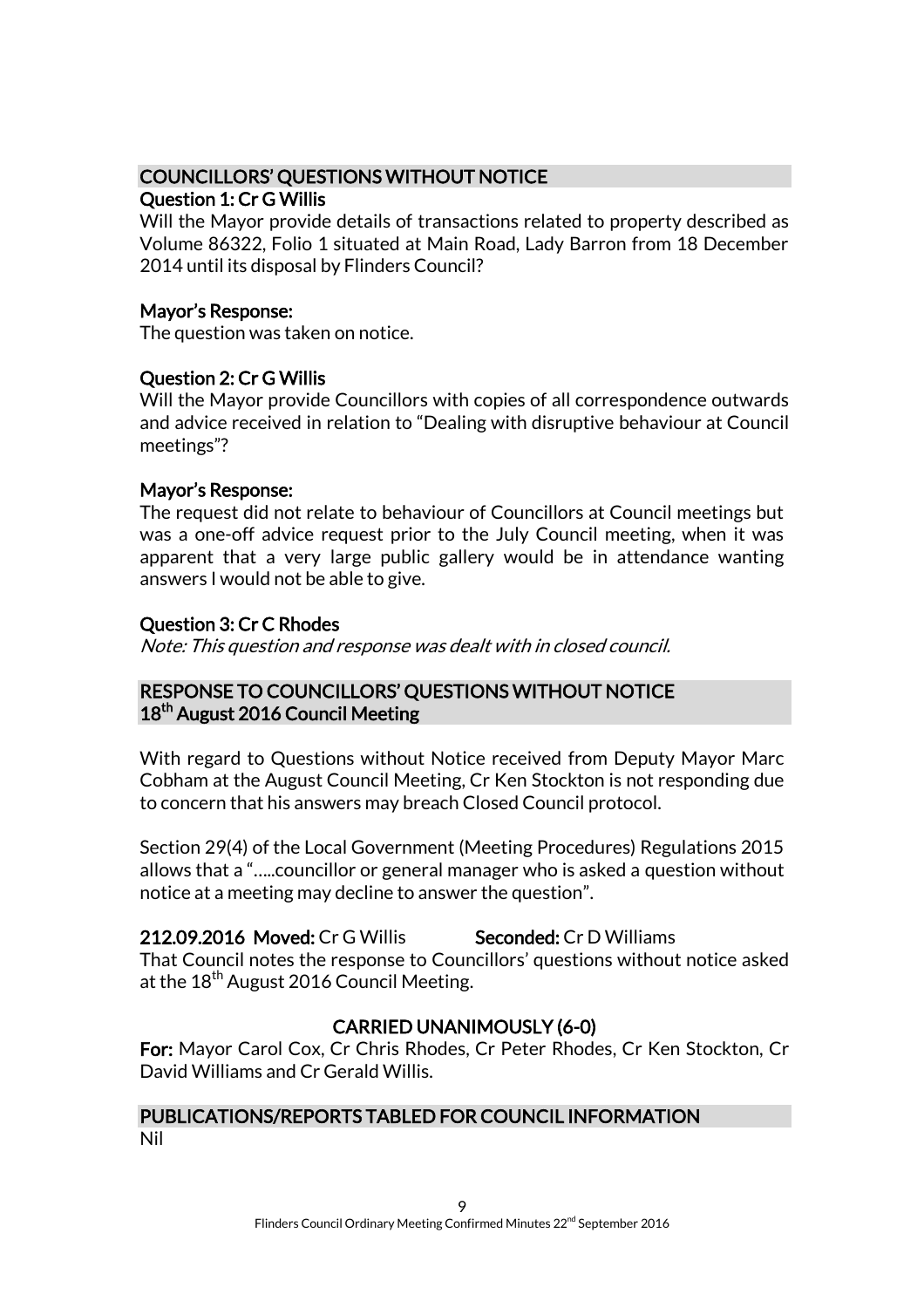# REPORTS TO BE RECEIVED

No reports were received during the reporting period.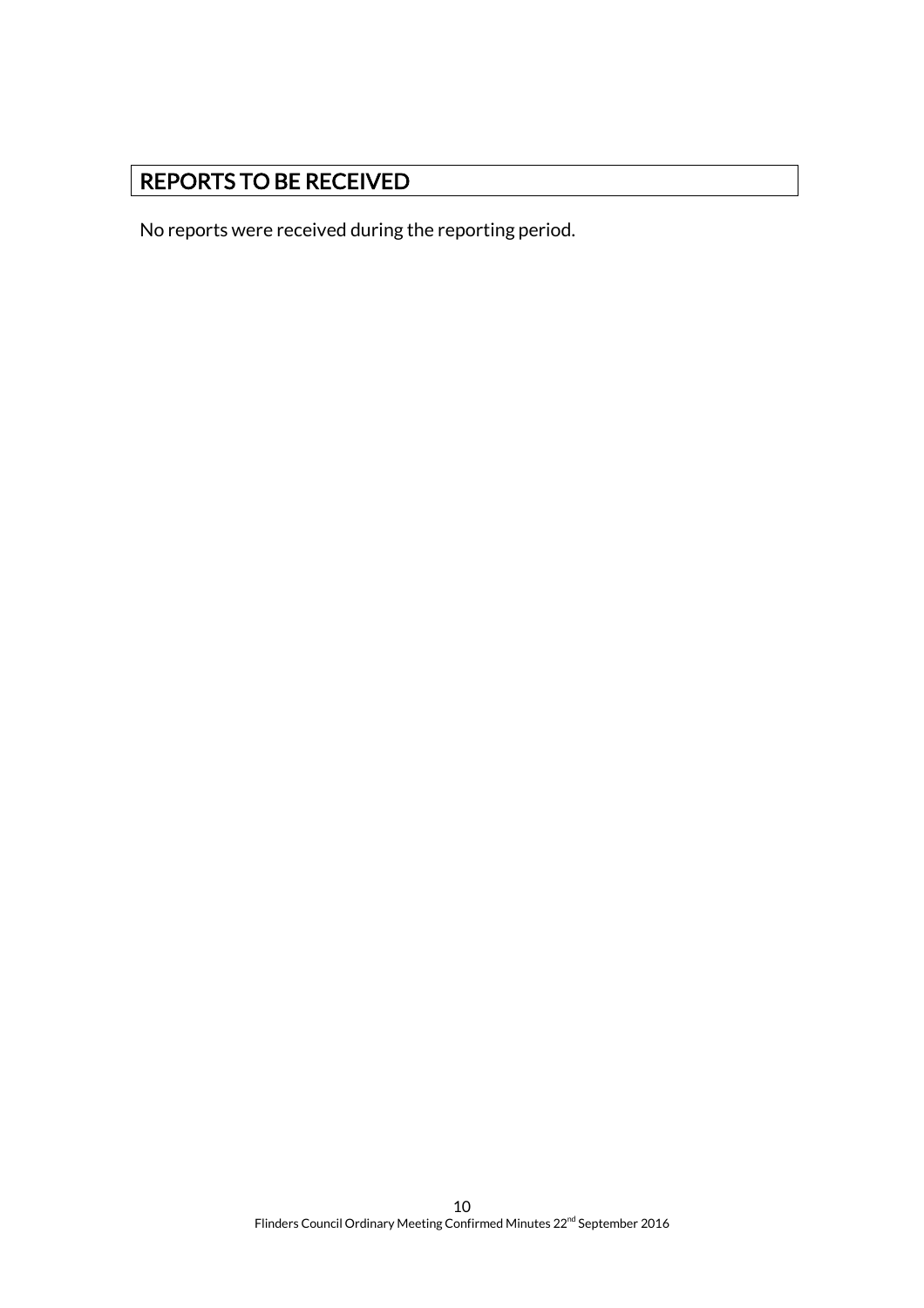# COUNCILLORS' REPORTS

# Report from Councillor Gerald Willis as the Flinders Council Representative on TasWater<br>File No:

COU/0312

# CORRESPONDENCE IN:

| <b>DATE</b> | <b>WHO</b>                                                                                                                              | <b>SUBJECT</b>                                                                                                                                                                                                                                                                                                                                        |
|-------------|-----------------------------------------------------------------------------------------------------------------------------------------|-------------------------------------------------------------------------------------------------------------------------------------------------------------------------------------------------------------------------------------------------------------------------------------------------------------------------------------------------------|
| 11.07.16    |                                                                                                                                         | Invitation to attend a Tasmanian Water<br>Industry Briefing in Hobart on 12 July. As I<br>only received the invitation the day before<br>the event I was unable to attend.                                                                                                                                                                            |
| 29.07.16    | from<br>Ailsa<br>Email<br>General<br>Sypkes,<br>Manager Legal and<br>Governance                                                         | Owners'<br>Quarterly<br>Report<br>to<br>Representatives - Progress Update to 30<br>June 2016.                                                                                                                                                                                                                                                         |
| 14.08.16    | Ailsa<br>Sypkes,<br>Manager<br>General<br>Legal<br>and<br>Governance                                                                    | Quarterly Briefings to Owners - Progress<br>Update to 30 June 2016.                                                                                                                                                                                                                                                                                   |
| 23.08.16    | Email from<br>Luckock, Executive<br><b>Mike</b><br>Assistant to<br><b>Chief</b><br>Brewster,<br>Executive<br>Officer<br><b>TasWater</b> | Lynn Letter from TasWater Chairman, Miles<br>Hampton - TasWater will honour an earlier<br>commitment to pay dividends of $$30$<br>million per annum to shareholder councils<br>until 30 June 2018, but for a period of<br>seven years commencing 1 July 2018 the<br>dividends paid will be \$20 million per<br>annum. Refer TasWater Dividends below. |
| 24.08.16    | Ailsa<br>Email<br>from<br>General<br>Sypkes,<br>Manager Legal and<br>Governance                                                         | Annual General Meeting will be held<br>Thursday 11 May 2017 at the Windsor<br>Community Centre, Riverside.                                                                                                                                                                                                                                            |
| 24.08.16    | Ailsa<br>Email<br>from<br>General<br>Sypkes,<br>Manager Legal and<br>Governance                                                         | General Meeting will be held Thursday 9<br>2017<br>the<br>Windsor<br>November<br>at<br>Community Centre, Riverside.                                                                                                                                                                                                                                   |
| 02.09.16    | Ailsa<br>Sypkes,<br>Manager<br>General<br>Legal<br>and<br>Governance                                                                    | General Meeting will be held Thursday 6<br>October 2016 at the Windsor Community<br>Centre, Riverside and advising that papers<br>will be circulated no later than<br>15<br>September 2016.                                                                                                                                                           |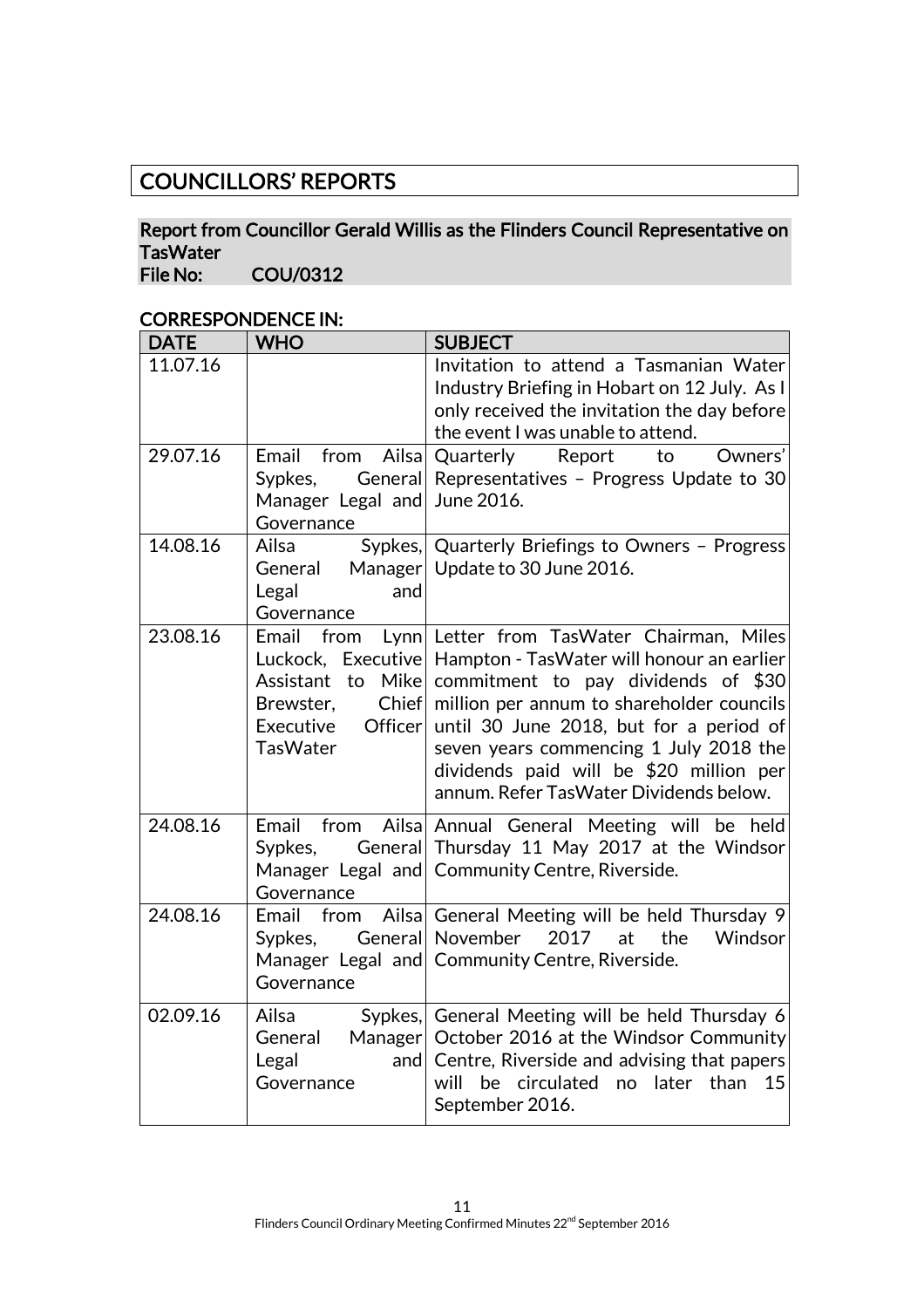# Meetings Attended:

# General Meeting - Thursday 9 June 2016 at Windsor Community Precinct, Riverside

I attended a General Meeting of the Owners' Representatives of TasWater at Riverside on Thursday 9 June 2016.

The following resolution was passed by the Owners' Representatives.

"That members agree to a moratorium on increases in distributions for a further 7 years in the event that TasWater secures commitments from the State and Federal Governments to make grants totalling no less than \$400M over a ten year period."

The only other business was to receive apologies, receive declarations of interest (there were none) and to approve the previous minutes.

Workshop for Mayors, General Managers and TasWater Owner Representatives - Tuesday 6 September at the Memorial Hall, Longford I attended a workshop for Mayors, General Managers and owner representatives at Longford on Tuesday 6 September.

The workshop was arranged as a response to media release by TasWater on 23 August 2016 that it would be reducing annual dividends for seven years from \$30 million to \$20 million beginning in the year commencing 1 July 2018. This release and dividend change had been made without reference to the shareholders.

The workshop discussed many issues. The major one was the lack of advice from TasWater to the councils (who are shareholders) of the freeze. But, at the same time, for example, the workshop recognised the progress being made by TasWater in reducing the number of sites in Tasmania where "boil water alerts" have been issued. The meeting resolved that the detail of items discussed should remain confidential until there has been a formal meeting with the TasWater board.

TasWater has scheduled a meeting of owner representatives on 6 October. At that time the board of TasWater will be presented with a series of questions which relate to distributions, including distribution policy and cash flows, and projected capital expenditure.

In anticipation of that meeting, the workshop produced a communique which sets out the position of the dispute and questions which will be presented to the TasWater board at its 6 October meeting. For the moment the communique itself is confidential to all councils. However, the focus of the meeting will be understanding the decision-making process by the TasWater board, including the rationale for not first consulting with owner councils, as well as the detailed financial impacts and forward program of works.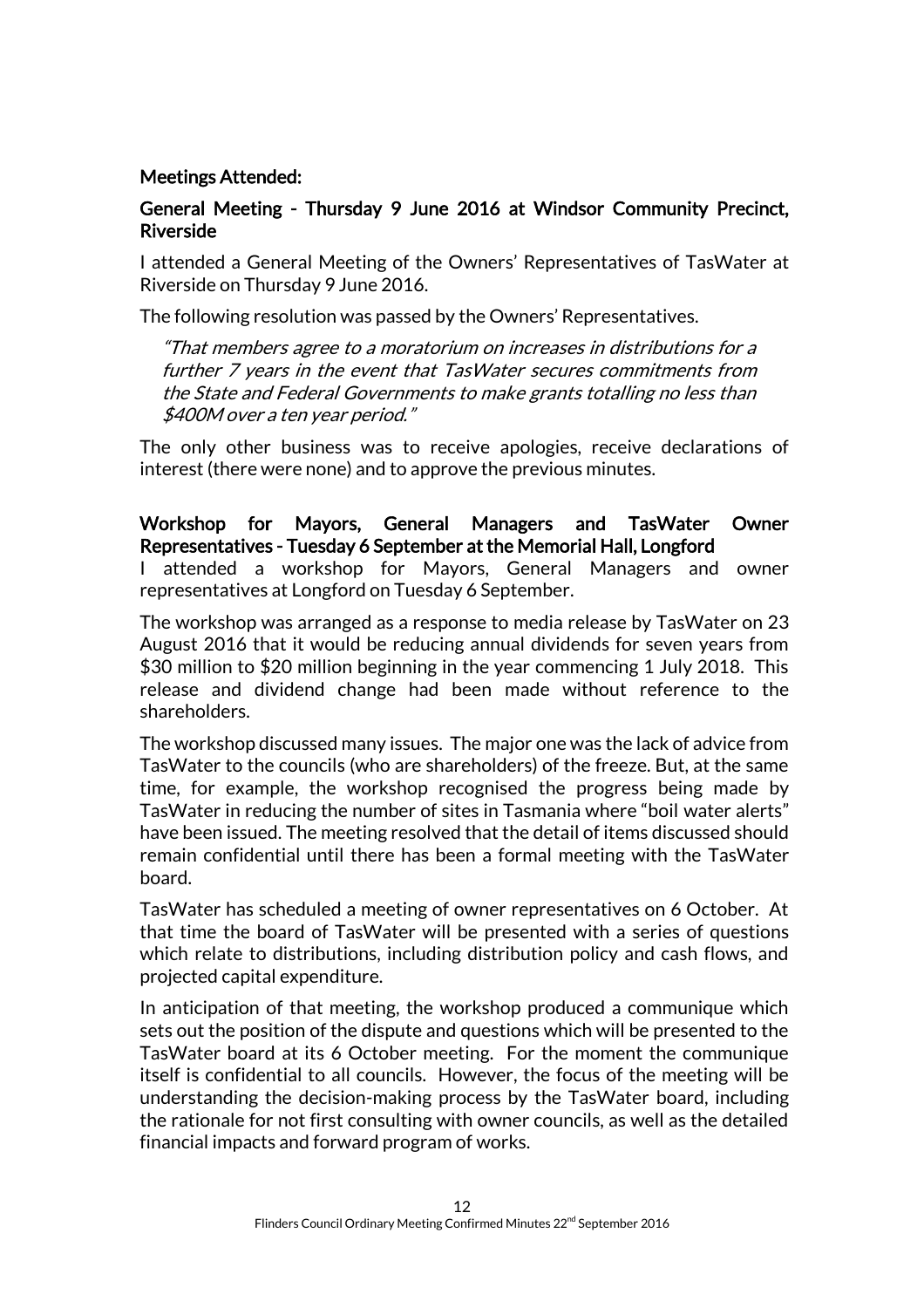# TasWater Dividends

The following table sets out the dividends projected to be paid by TasWater.

|                         | To 30 June 2018 | From 1 July 2018 | Change       |
|-------------------------|-----------------|------------------|--------------|
| State-wide dividend     | 30,000,000      | 20,000,000       | (10,000,000) |
|                         |                 |                  |              |
| <b>Flinders Council</b> |                 |                  |              |
| Tax equivalent          | 9,968           | 6,645            | (3,323)      |
| Loan guarantee fee      | 4,410           | 2,940            | (1,470)      |
| Cash                    | 39,621          | 26,414           | (13,207)     |
| Total                   | 53,999          | 35,999           | (18,000)     |

NOTE: The above table has been prepared on the assumption that the split in categories as they currently exist with state-wide dividends of \$30 million will remain in the same proportions when the dividend is reduced to \$20 million.

# RECOMMENDATION:

That the report from Councillor Gerald Willis as the Flinders Council Representative on TasWater be received.

# DECISION:

213.09.2016 Moved: Cr K Stockton Seconded: Cr C Rhodes That the report from Councillor Gerald Willis as the Flinders Council Representative on TasWater be received.

# CARRIED UNANIMOUSLY (6-0)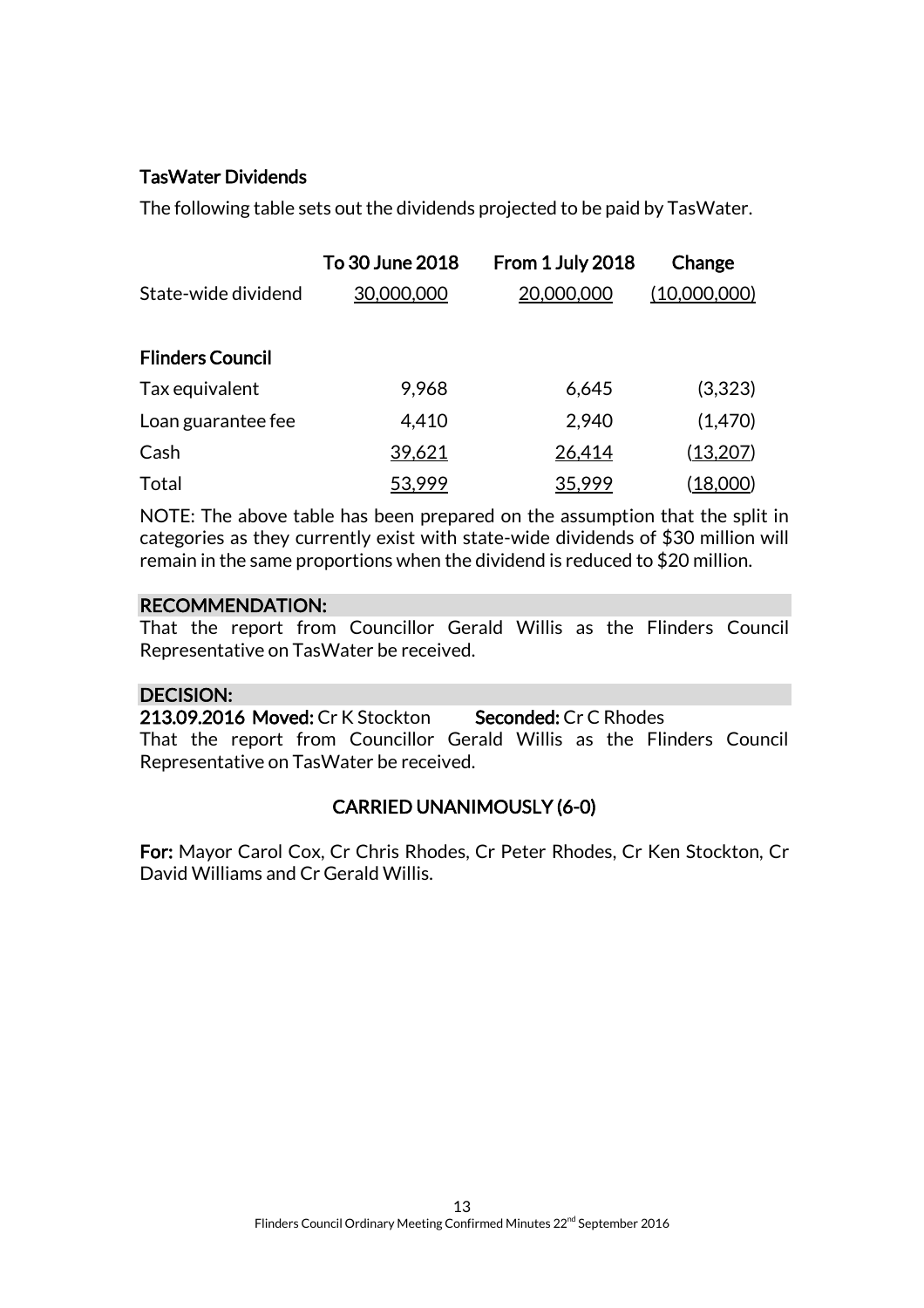# MAYOR'S REPORT:

| <b>ACTION</b>            | <b>Information</b> |
|--------------------------|--------------------|
| <b>PROPONENT</b>         | Mayor C Cox        |
| <b>FILE REFERENCE</b>    | COU/0600           |
| <b>ASSOCIATED PAPERS</b> | Nil                |

# REPORT:

#### APPOINTMENTS:

| 18.08.16 | With Councillors met with Jason Vuddamalay of the Searchlight |
|----------|---------------------------------------------------------------|
|          | Group re General Manager recruitment process                  |
| 18.08.16 | <b>Council Meeting</b>                                        |
| 18.08.16 | With Acting General Manager dined with Jason Vuddamalay on    |
|          | island.                                                       |
| 03.09.16 | With Acting General Manager met with the Honourable Sarah     |
|          | <b>Courtney MP</b>                                            |
| 04.09.16 | Flinders 5                                                    |
| 07.09.16 | Telephone conference with John Kirwan, CEO of the Royal       |
|          | Flying Doctor Service regarding future health funding with    |
|          | Acting General Manager, Community Development Officer and     |
|          | Cr Willis                                                     |
| 08.09.16 | <b>Council Workshop</b>                                       |
| 10.09.16 | Diggers' Day at the Sports and RSL Club                       |
| 12.09.16 | Telephone conference to Clyde & Co with Acting General        |
|          | <b>Manager and Cr Williams</b>                                |
| 14.09.16 | <b>Funeral for Mr David Campbell</b>                          |

#### General Manager Recruitment:

Following Council's meeting with Jason Vuddamalay of the Searchlight Group, and subsequent approval of the position description and selection process at the August Ordinary Meeting of Council, the position was advertised in The Australian, The Mercury, and The Examiner on  $27<sup>th</sup>$  August. It was also advertised twice in the Australian Local Government Job Directory, listed on LGassist, placed on the Council website and Facebook page, and in the Island News.

Council has been kept updated on the interest shown and the number of applications received, which is a very healthy number - 38 at the time of writing.

Council will begin the selection process in early October, once there has been sufficient time for all interested persons to lodge applications.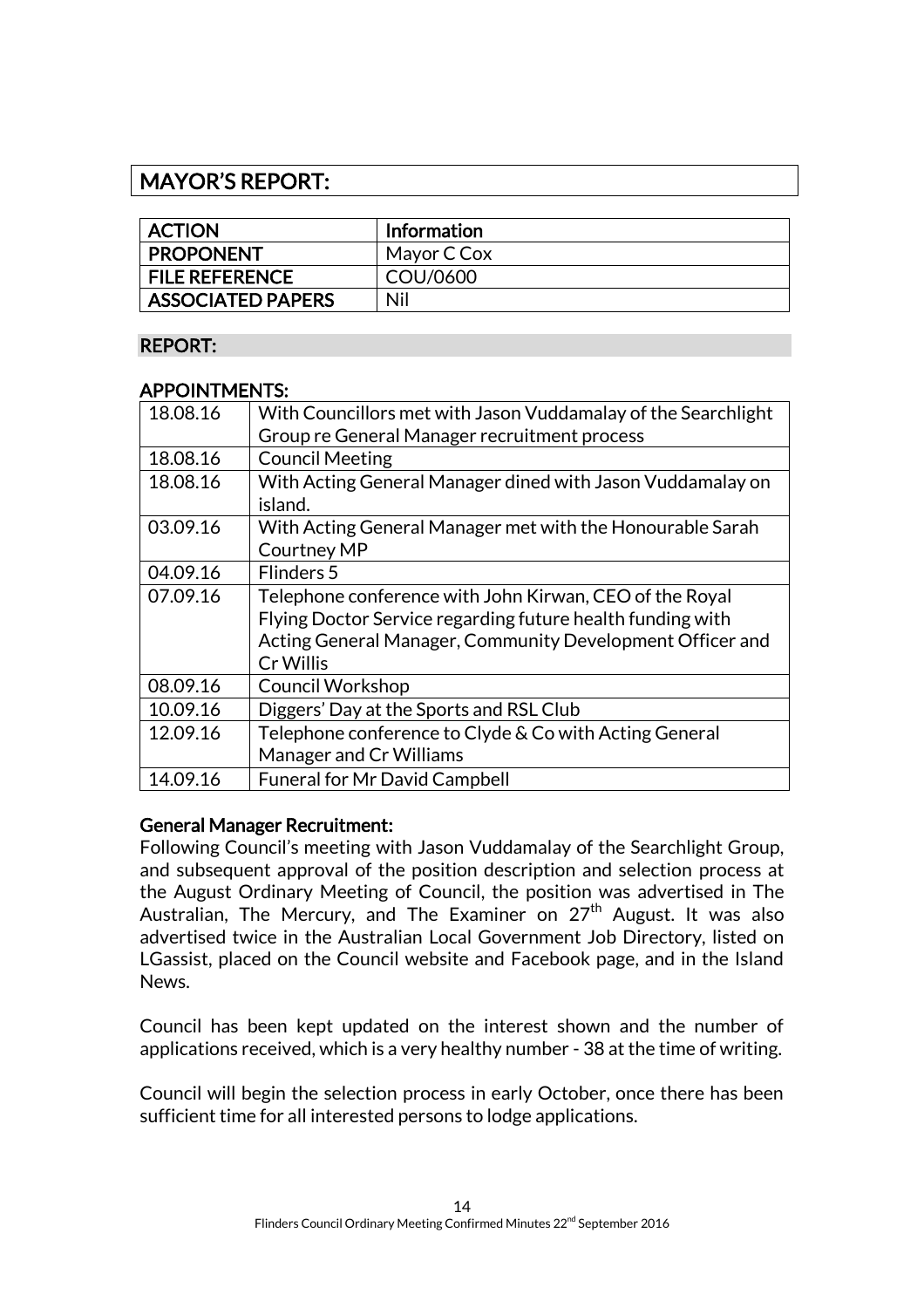# Health Funding:

Council has grant funding to the  $1<sup>st</sup>$  January 2017 for what in general is described as Community Nursing and Youth Activities that support primary health care and health promotion. The Federal Government has changed the delivery of this health funding, including reducing the amount on offer and a new tender process has been put in place by Rural Primary Health at Primary Health Tasmania, which now has the job of distributing the federal funding stream in Tasmania.

The funding is being distributed through a tendering process, for funds to run programs that will be measured by outcomes and not the actions undertaken. The program emphasis has changed, to encourage innovation and new ideas to provide activities that support people living with chronic health issues for improved outcomes. Health prevention no longer appears to be a priority.

The Furneaux Community Health Special Committee members were updated on the change when five members of Primary Health Tasmania came and presented to them on  $27<sup>th</sup>$  July 2016. Community needs were discussed at this meeting. Council and John Loudon, the Director of Nursing at the Flinders Island Multi Purpose Centre (MPC), have continued to liaise regarding the tendering process and what it might mean locally going forward. A four-week window has been given to submit tenders after the release of the tender documents and guidelines on  $1^\mathrm{st}$  September. Given the changed emphasis and complexity of the tender documentation and reporting requirements, Council is considering joining other Local Government groups in proceeding through a joint tender process with the Royal Flying Doctor Service (RFDS) being the tenderer.

The Acting General Manager, Council's Community Development Officer and John Loudon are continuing to liaise with the RFDS and other parties and it looks likely a tender will be submitted under the umbrella of the RFDS.

#### Flinders Running Festival:

The relatively small amount of funding and support that Council gives to this weekend is returned tenfold to the Community in the commercial activity, health promotion, community socialising and sense of achievement that are a result of the weekend's activities.

I sincerely thank the organisers and their myriad of supporters for again making this weekend happen and grow with the introduction this year of the marathon course run on the Saturday in combination with the Pub to Pub event.

#### CORRESPONDENCE IN:

| <b>DATE</b>          | <b>WHO</b> | <b>SUBJECT</b>                                   |
|----------------------|------------|--------------------------------------------------|
| $\frac{10.08.16}{ }$ | M Grimshaw | <b>Flinders Island Tourism and Business Inc.</b> |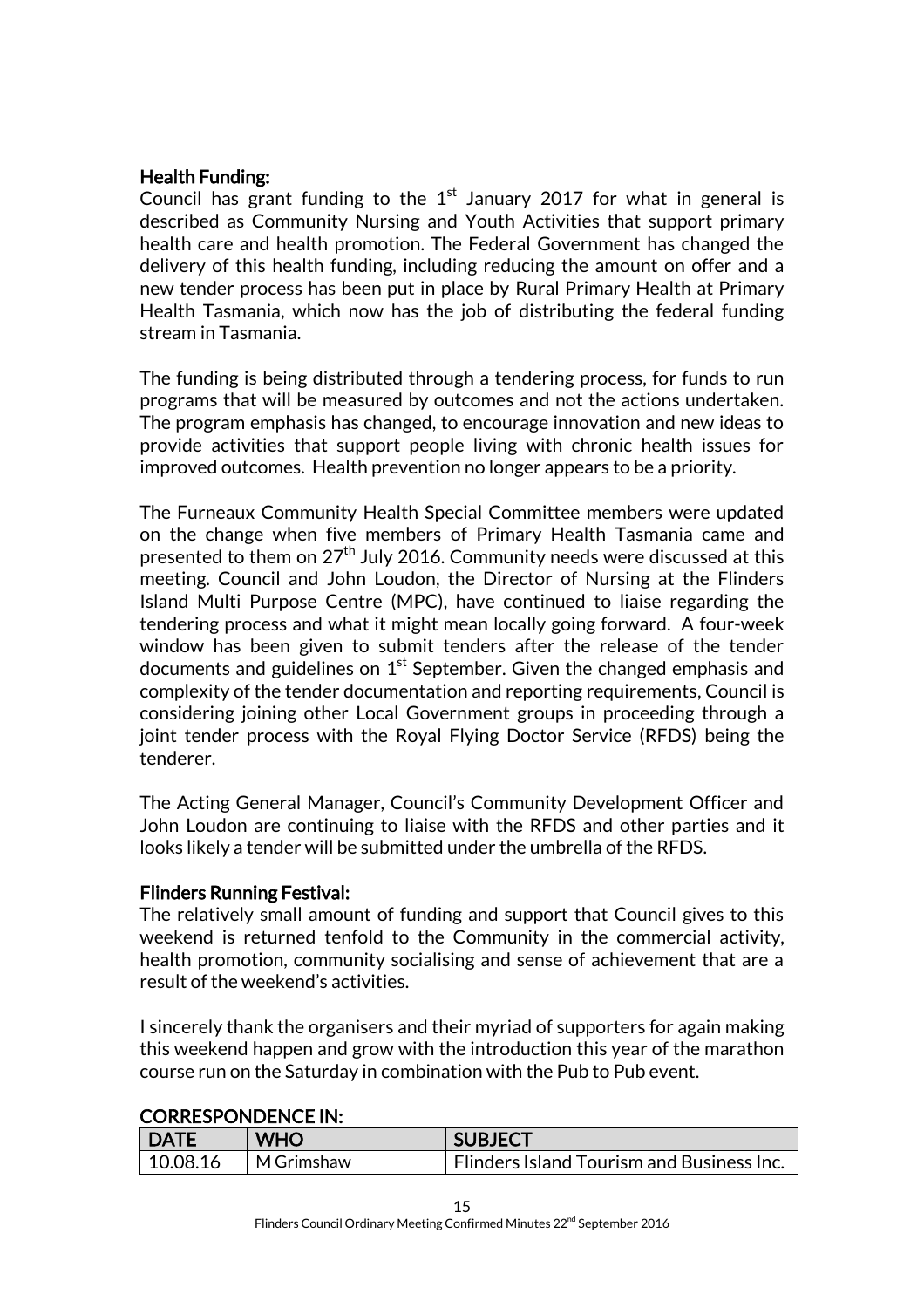|                      |                             | (FITBI) 2016 Annual Report                                 |
|----------------------|-----------------------------|------------------------------------------------------------|
| 11.08.16             | Leah Martin, King           | King Island advertisement for the                          |
|                      | <b>Island Council</b>       | General Manager's position                                 |
| 11.08.16             | S Law                       | Copy of presentation made at Local                         |
|                      |                             | <b>Governance Conference</b>                               |
| 12.08.16             | Office of the               | Acceptance of invitation to attend Civic                   |
|                      | Governor                    | Reception                                                  |
| 12.08.16             | <b>Biosecurity Tasmania</b> | Biosecurity Advisory 19/2016 -                             |
|                      |                             | Blueberry rust detection                                   |
| 12.08.16             | <b>Local Government</b>     | Susan Law Workshop week of 10th                            |
|                      | Association of              | October                                                    |
|                      | Tasmania (LGAT)             |                                                            |
| 12.08.16             | Rural Alive & Well Inc.     | Rural Alive & Well 2016 Hobart Show                        |
|                      | Tas                         | Lunch                                                      |
| 12.08.16             | Rural Primary Health        | <b>Rural Primary Health Services</b>                       |
|                      |                             | Commissioning - Update                                     |
| 12.08.16             | Australian Bureau of        | 2016 Census Update - Friday 12/08                          |
|                      | <b>Statistics</b>           |                                                            |
| 12.08.16             | Leukaemia                   | Light the Night event                                      |
|                      | Foundation                  |                                                            |
| 14.08.16<br>15.08.16 | M Grimshaw                  | Minutes of FITBI AGM                                       |
|                      | J Armstrong                 | Tasmanians say NO to a Lower School<br><b>Starting Age</b> |
| 17.08.16             | R Latham, Acting            | Changes to Whitemark Library opening                       |
|                      | Director LINC               | hours                                                      |
|                      | Tasmania                    |                                                            |
| 19.08.16             | S Commons                   | Invitation to the Launch of the 2016                       |
|                      |                             | <b>Tasmanian Young Achiever Awards</b>                     |
| 19.08.16             | <b>K</b> Lawless            | Invitation to the 2016 Royal Hobart                        |
|                      |                             | Show Luncheon by president of Rural                        |
|                      |                             | Alive and Well                                             |
| 19.08.16             | L Wooldrage                 | Problems with the amended version of                       |
|                      |                             | the lowering of the school entry age                       |
| 19.08.16             | Hon J Rockliff MP           | Update on progress of new Education                        |
|                      |                             | Act                                                        |
| 19.08.16             | Jean Palutikof              | Invitation to CoastAdapt Workshop                          |
| 22.08.16             | R Hart MP                   | Response to query re Telstra Tower at                      |
|                      |                             | Memana                                                     |
| 22.08.16             | J Vuddamalay                | Next steps re general manager                              |
|                      |                             | recruitment                                                |
| 22.08.16             | Michael Guo                 | Invitation to attend Australasia China                     |
|                      |                             | Cities Summits & Business Forum -                          |
|                      |                             | China as Guest Nation at Royal                             |
|                      |                             | <b>Melbourne Show</b>                                      |
| 22.08.16             | <b>Bank of IDEAS</b>        | Two learning opportunities                                 |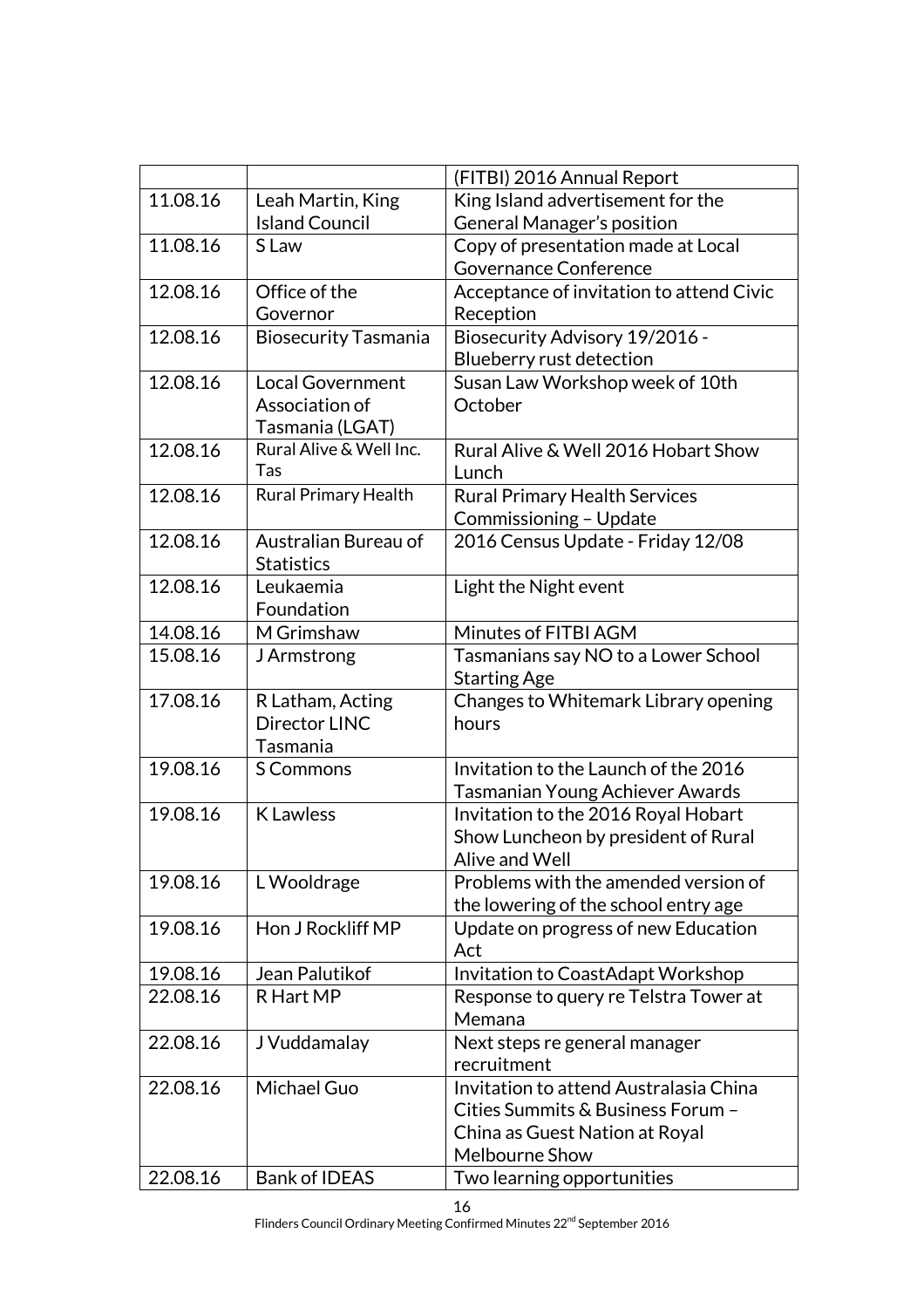| 23.08.16 | K Brazendale                              | Unable to attend event for Central<br><b>Highlands Council Mayor</b> |
|----------|-------------------------------------------|----------------------------------------------------------------------|
| 23.08.16 | TasWater Chairman,                        | Tas Water did not secure a funding                                   |
|          | Miles Hampton                             | commitment from the State and Federal                                |
|          |                                           | Governments                                                          |
| 23.08.16 | R Smith                                   | Purchase of Summer Camp building                                     |
| 23.08.16 | Local Government                          | Media Release - Councils to Shoulder the                             |
|          | Association of                            | Full Burden of Water and Sewerage                                    |
|          | Tasmania (LGAT)                           | Reform                                                               |
| 24.08.16 | <b>LGAT</b>                               | LGAT to provide secretariat support to<br><b>TasWater</b>            |
| 25.08.16 | Australian Bureau of<br><b>Statistics</b> | 2016 Census Update                                                   |
| 26.08.16 | Paul Hodgen,                              | Launceston Airport 2016 Stakeholder                                  |
|          | <b>Launceston Airport</b>                 | Survey                                                               |
| 26.08.16 | Launceston Airport                        | Invitation to launch of Stakeholder<br>report                        |
| 29.08.16 | Hon J McGrath                             | National Flag Day - 3 September 2016                                 |
| 29.08.16 | <b>LGAT</b>                               | Water and Sewerage Workshop                                          |
|          |                                           | registration form                                                    |
| 29.08.16 | Hon Will Hodgman                          | Invitation to State Reception on the                                 |
|          | MP                                        | occasion of the 2016 Olympic Games                                   |
| 30.08.16 | J Vuddamalay                              | Confirmation of information re General                               |
|          |                                           | Manager Recruitment                                                  |
| 30.08.16 | Cr G Willis                               | Submission to Furneaux Group Shipping                                |
|          |                                           | <b>Special Committee</b>                                             |
| 31.08.16 | <b>LGAT</b>                               | <b>General Management Commission</b>                                 |
|          |                                           | Election - Southern Region                                           |
| 01.09.16 | <b>Biosecurity Tasmania</b>               | Biosecurity Advisory 21/2016 - Public                                |
|          |                                           | comment invited on proposal to import                                |
|          |                                           | pygmy marmoset into Tasmania                                         |
| 01.09.16 | <b>Rural Primary Health</b>               | Tenders for rural primary health services<br>commissioning open      |
| 01.09.16 | Cr G Willis                               | Tenders for rural primary health services                            |
| 02.09.16 | J & T Youl                                | Copy of submission on Structure Plan                                 |
| 05.09.16 | Ten Days on the                           | Ten Days on the Island September 2016                                |
|          | Island                                    | news                                                                 |
| 05.09.16 | Northern Tasmania                         | <b>Outcomes from Local Government</b>                                |
|          | Development (NTD)                         | Committee Meeting of NTD - 2                                         |
|          |                                           | September 2016                                                       |
| 06.09.16 | <b>Primary Health</b>                     | Invitation to tender process workshop                                |
|          | Tasmania                                  |                                                                      |
| 07.09.16 | <b>LGAT</b>                               | Communiqué from Katrena Stephenson                                   |
|          |                                           | in relation to water and sewerage                                    |
| 07.09.16 | Maree Tetlow, NTD                         | Finalised documents for review - post 2                              |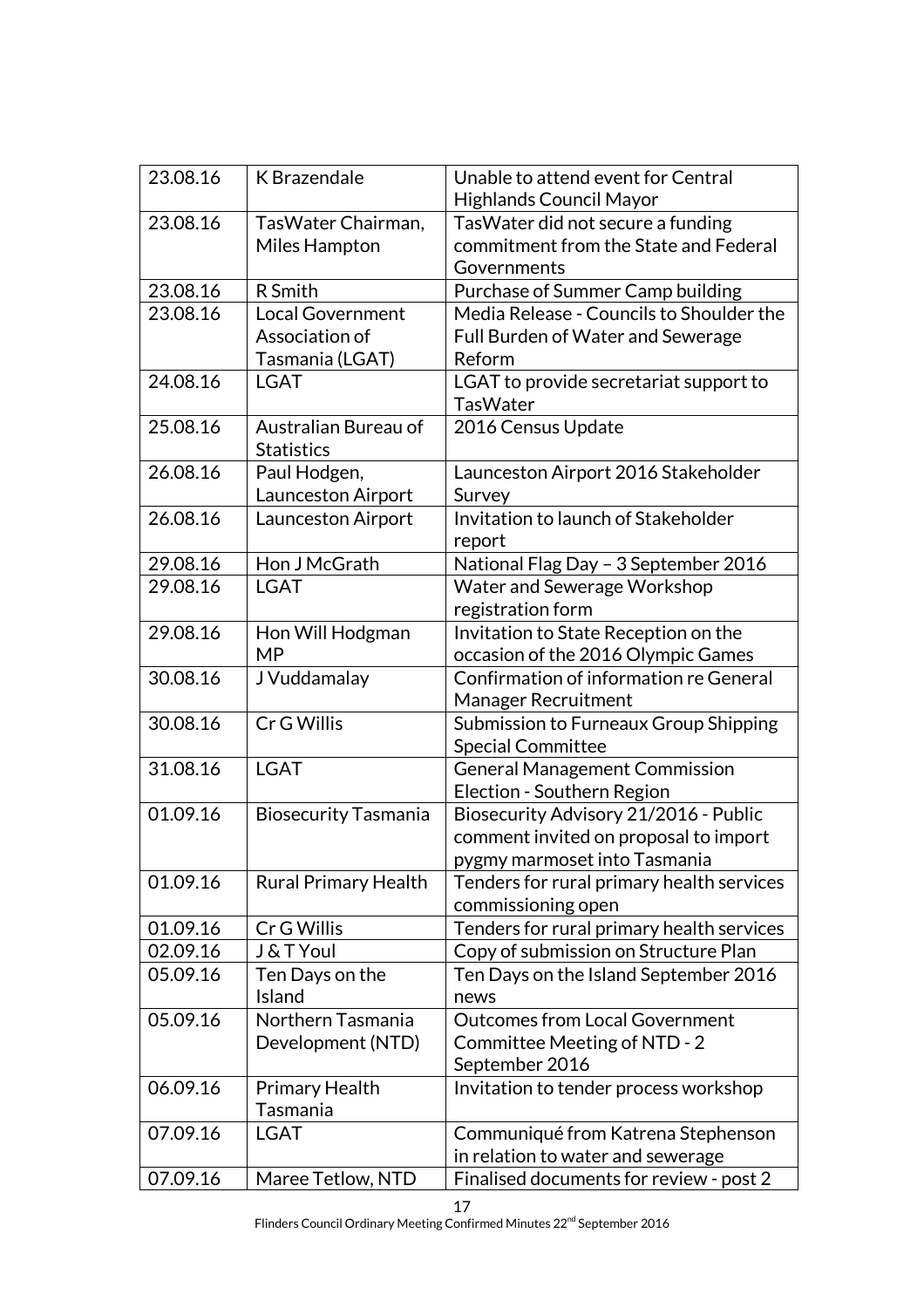|          |                             | <b>September Meeting</b>                       |
|----------|-----------------------------|------------------------------------------------|
| 08.09.16 | J Vuddamalay                | Key selection criteria for general             |
|          |                             | manager recruitment                            |
| 08.09.16 | Maree Tetlow, NTD           | Answers to questions raised by                 |
|          |                             | Councillors                                    |
| 08.09.16 | <b>NTD</b>                  | <b>DRAFT Local Government Committee</b>        |
|          |                             | Minutes - 2 September 2016                     |
| 09.09.16 | <b>Biosecurity Tasmania</b> | 2016 Plant Biosecurity Forum -                 |
|          |                             | <b>Biosecurity Matters</b>                     |
| 09.09.16 | <b>NTD</b>                  | <b>Obligations regarding Enterprise Powers</b> |
| 09.09.16 | <b>Australian Local</b>     | Invite to attend the 2016 Roads and            |
|          | Government                  | <b>Transport Congress</b>                      |
|          | Association                 |                                                |
| 09.09.16 | J Vuddamalay                | Summary of applications to date                |
| 14.09.16 | <b>LGAT</b>                 | Workshop by Professor Susan Law                |

# CORRESPONDENCE OUT:

| <b>DATE</b> | <b>WHO</b>                                    | <b>SUBJECT</b>                                                                              |
|-------------|-----------------------------------------------|---------------------------------------------------------------------------------------------|
| 15.08.16    | <b>Flinders Island SES</b>                    | Thank you for support of the community                                                      |
| 16.08.16    | M Grimshaw                                    | Congratulations on election to President<br>of Flinders Island Tourism and Business<br>Inc. |
| 16.08.16    | M Grimshaw                                    | Congratulations to new FITBI team                                                           |
| 17.08.16    | <b>LINC Executive</b><br><b>Support Team</b>  | Thank you for notification of changes to<br>LINC opening hours                              |
| 17.08.16    | R Latham, Acting<br>Director LINC<br>Tasmania | Thank you for advise of changes to<br>Whitemark Library opening hours                       |
| 23.08.16    | R Hart MP                                     | <b>Telstra Tower Memana</b>                                                                 |
| 23.08.16    | R Smith                                       | Purchase of Summer Camp building                                                            |
| 31.08.16    | M-A Roberts                                   | Public question response: reasons for<br><b>GM</b> dismissal                                |
| 06.09.16    | J & T Youl                                    | Thank you for structure plan submission                                                     |
| 06.09.16    | Maree Tetlow - NTD                            | <b>Outcomes from Local Government</b><br>Committee Meeting of NTD - 2<br>September 2016     |
| 06.09.16    | Cr G Willis                                   | Thank you for submission to Furneaux<br><b>Group Shipping Special Committee</b>             |
| 08.09.16    | <b>B LaGrue</b>                               | Response to Public Question                                                                 |
| 13.09.16    | A Wheatley                                    | <b>Small Grants opportunity</b>                                                             |

# VOTING REQUIREMENTS:

Simple Majority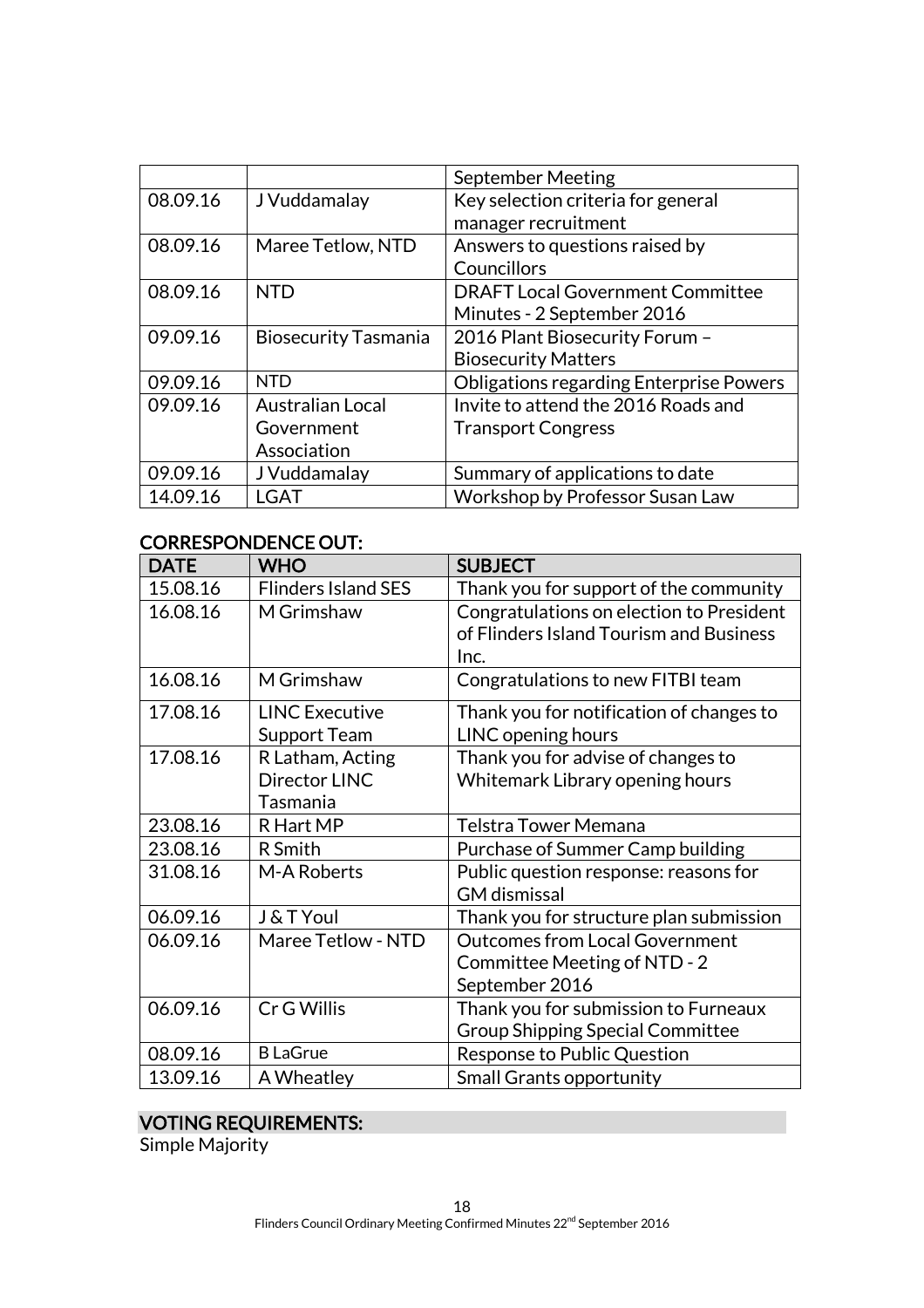# RECOMMENDATION:

That the Mayor's report be received.

#### DECISION:

214.09.2016 Moved: Cr P Rhodes Seconded: Cr D Williams That the Mayor's report be received.

# CARRIED UNANIMOUSLY (6-0)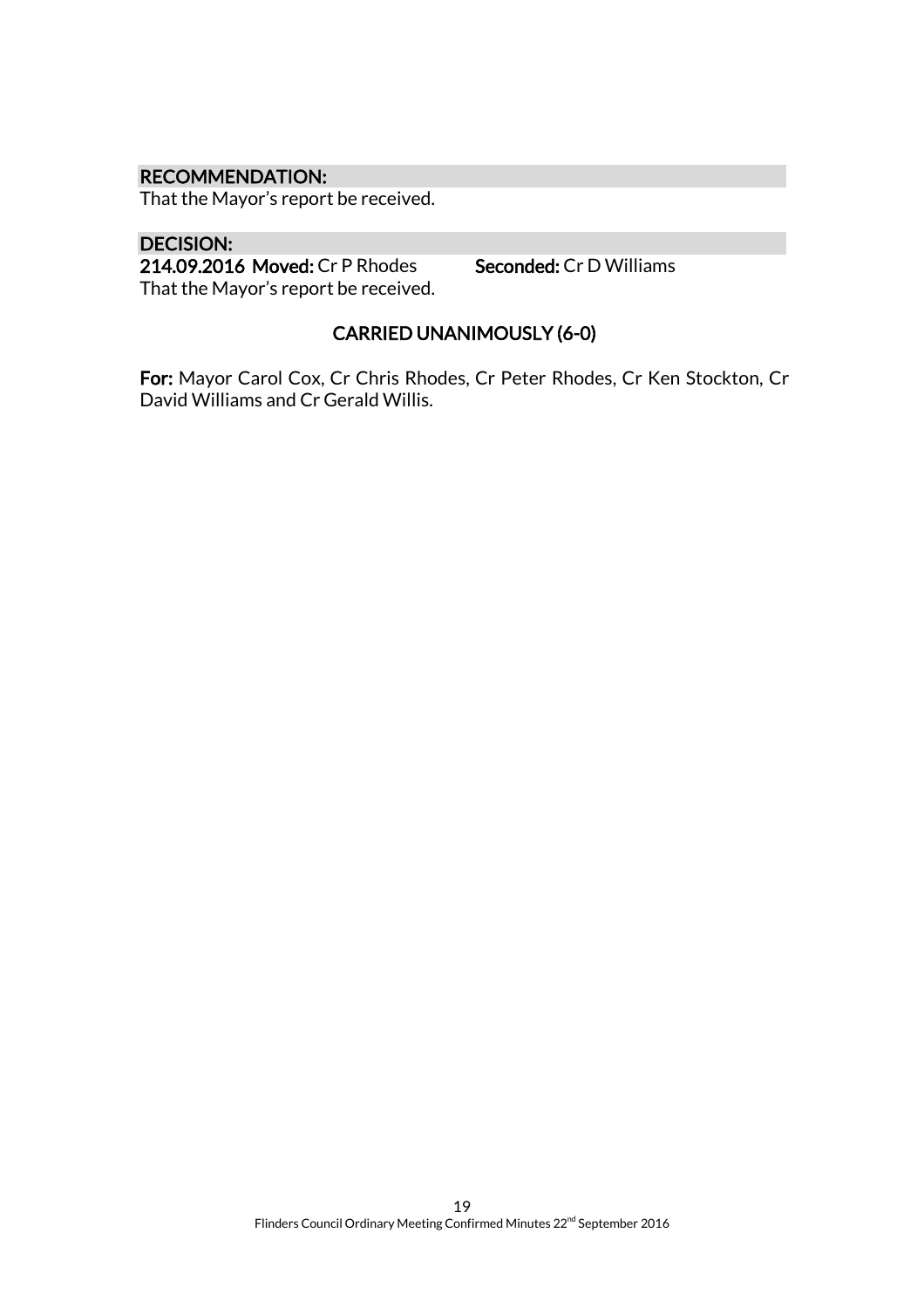# A. DEVELOPMENT SERVICES AND PLANNING APPLICATIONS

#### Item A1: Development Application Report

| <b>ACTION</b>            | <b>Information</b>                            |
|--------------------------|-----------------------------------------------|
| <b>PROPONENT</b>         | <b>Council Officer</b>                        |
| <b>OFFICER</b>           | Jacci Viney, Development Services Coordinator |
| <b>FILE REFERENCE</b>    | DSV/0300                                      |
| <b>ASSOCIATED PAPERS</b> | Annexure 1: Planner's Information Report -    |
|                          | August 2016                                   |

#### INTRODUCTION:

The purpose of this report is to provide Councillors with an update of the applications which have been dealt with by the Planning Department for the month of August as per the council motion 249.09.2015, passed at the  $24<sup>th</sup>$ September 2015 Council Meeting.

Council has requested that the planning consultancy service (West Tamar Council) provide this detail to Council on a monthly basis.

#### PREVIOUS COUNCIL CONSIDERATION:

Some items may have been considered at meetings of Council while the remainder have been approved under delegation by the General Manager.

#### OFFICER'S REPORT:

Refer to Annexure 1 - Planner's Information Report – August 2016, provided by West Tamar Council.

#### VOTING REQUIREMENTS:

Simple Majority

#### OFFICER'S RECOMMENDATION:

That the Planner's Information Report – August 2016 be received.

#### DECISION:

215.09.2016 Moved: Cr G Willis Seconded: Cr K Stockton That the Planner's Information Report – August 2016 be received.

#### CARRIED UNANIMOUSLY (6-0)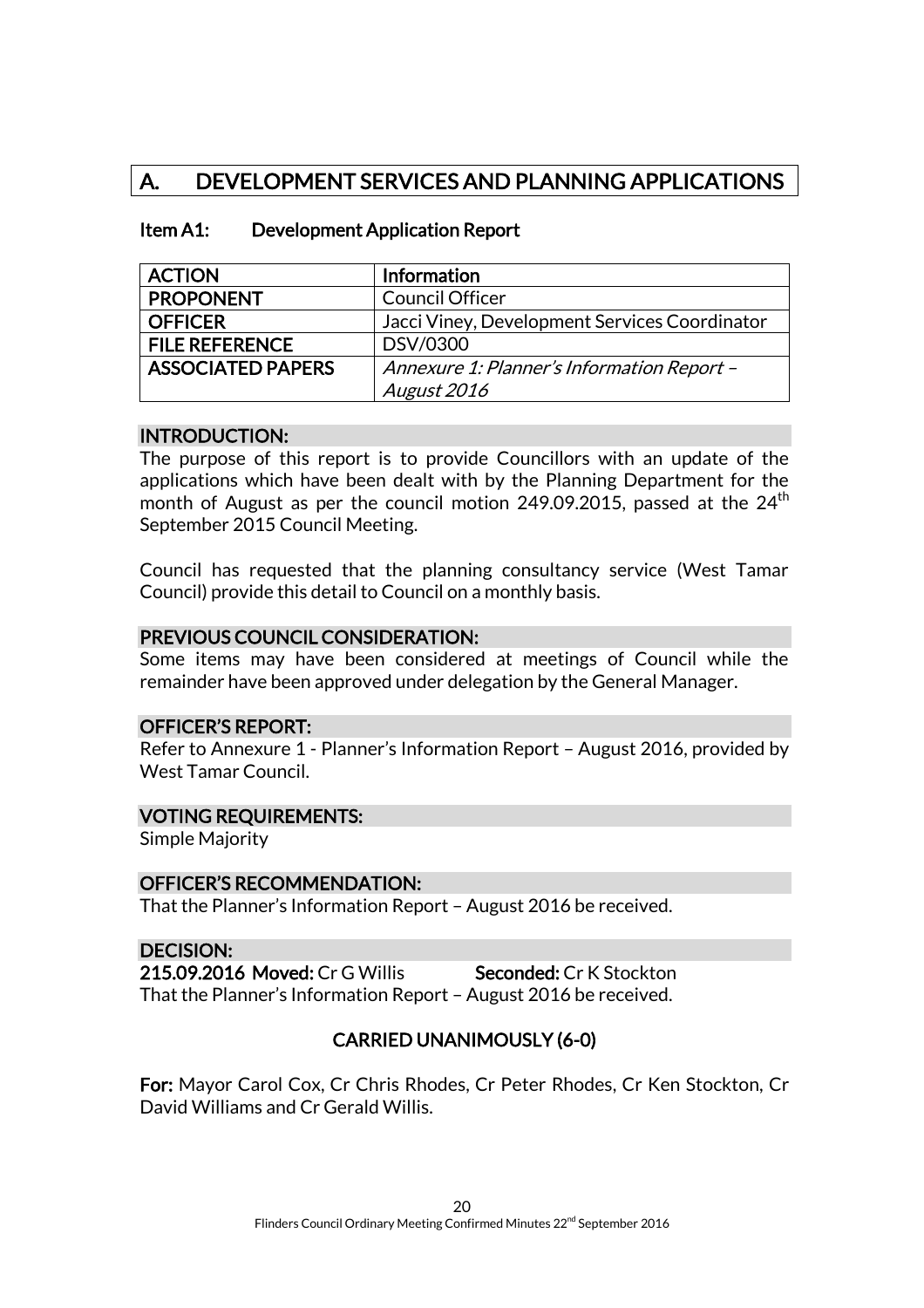# B. NOTICE OF MOTIONS

# Item B1: Notice of Motion from Cr Gerald Willis – Use of Common Seal

| <b>ACTION</b>            | <b>Decision</b>                          |
|--------------------------|------------------------------------------|
| <b>PROPONENT</b>         | <b>Councillor Gerald Willis</b>          |
| <b>OFFICER</b>           | Sophie Pitchford, Acting General Manager |
| <b>FILE REFERENCE</b>    | GOV/1000                                 |
| <b>ASSOCIATED PAPERS</b> | Nil                                      |

#### NOTICE OF MOTION:

That, beginning from the closure of this meeting, all future agendas for General Meetings of Flinders Council will include a report on the use of the Common Seal of the Council during the period since the last reported use and that the report will include:

- Internal reference number;
- Date the Common Seal was affixed:
- Document, including the name of the other party to which the Common Seal has been affixed; and
- The names of the individuals who have attested that the Common Seal was attached in their presence;

and that such data be included in a Register which will be made available to Councillors on request.

# COUNCILLOR'S REPORT:

It is a surprise that a report listing the use of the Common Seal has not previously been provided to Councillors for their perusal. Providing Councillors with monthly reports on the use of the Common Seal is part of the good governance process which this Council should be aspiring to.

The use of the Common Seal is an activity which should not be taken lightly. Its use binds the Council to act in accordance with the provisions of the document to which it is attached and sometimes the provisions are quite onerous.

It is important that Councillors know the details of documents so that they are aware of commitments to which the Council has become obligated.

The practice of providing reports on the use of the Common Seal to governors of organisations, be they directors, councillors or other trustees, is one which conforms to good governance principles. It is my experience that this occurs in most organisations and it follows that it should happen with documents executed under Common Seal for Flinders Council.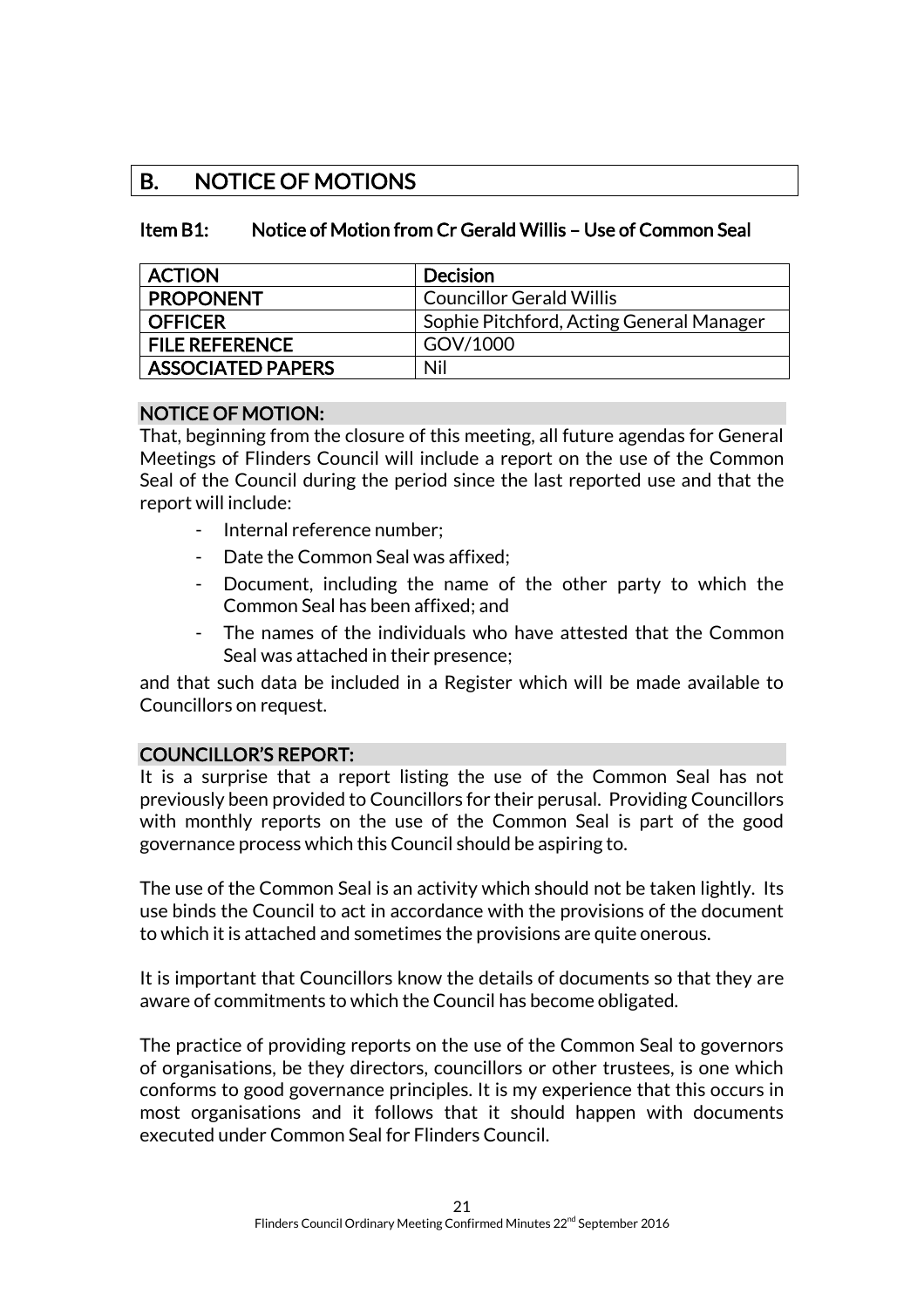# PREVIOUS COUNCIL CONSIDERATION:

Nil

# OFFICER'S REPORT:

A Common Seal is used in common law jurisdiction and the undertaking of Council official transactions. It issues a sense of security and authenticity to protect documents against forgery.

The seal also ascertains that Council recognises and supports the entire act and deed. The seal signifies that management is in agreement with the contract and all information entailed in the document.

The use of the common seal is restricted to documents that bind, such as significant contracts and loan documents. It is not necessary to use the common seal for all business, such as approving minutes.

Generally the Common Seal of Flinders Council is affixed to documents such as planning deeds, survey plans, final title plans, and agreements. In practice the Common Seal is used infrequently by Council, around 10 - 15 times per year. Monthly reporting would seem excessive therefore a quarterly report to Council is recommended.

#### STATUTORY REQUIREMENTS:

Local Government Act 1993

#### POLICY/STRATEGIC IMPLICATIONS:

No policy exists on this matter.

BUDGET AND FINANCIAL IMPLICATIONS: Nil

RISK/LIABILITY:

Minimum

# VOTING REQUIREMENTS:

Simple Majority

# OFFICER'S RECOMMENDATION:

That a quarterly report be provided to Council on the use of the Common Seal of the Flinders Council.

# DECISION:

#### 216.09.2016 Moved: Cr G Willis Seconded: Cr D Williams

That, beginning from the closure of this meeting, future agendas for General Meetings of Flinders Council will include a quarterly report on the use of the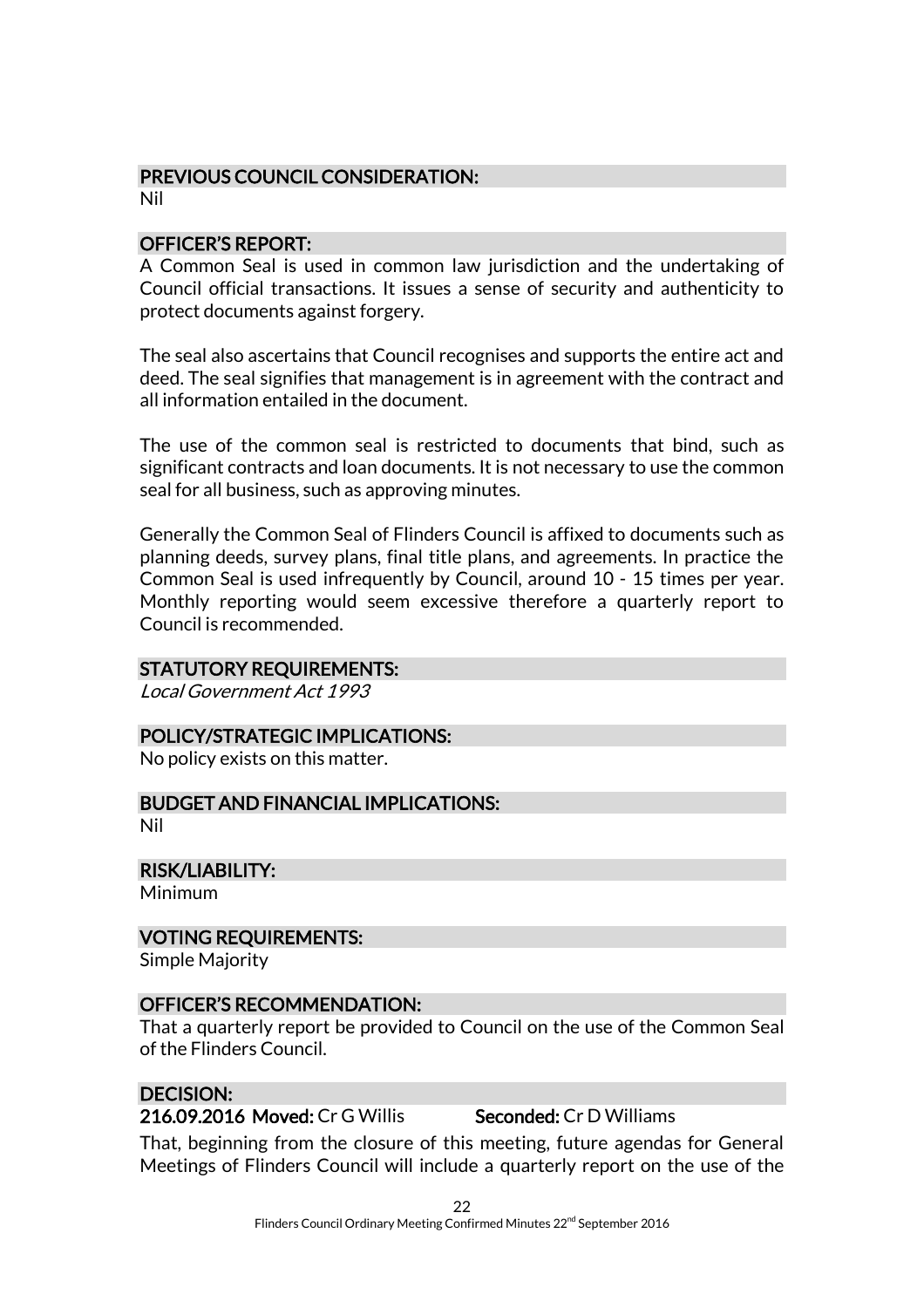Common Seal of the Council during the period since the last reported use and that the report will include:

- Internal reference number;
- Date the Common Seal was affixed;
- Document, including the name of the other party to which the Common Seal has been affixed; and
- The names of the individuals who have attested that the Common Seal was attached in their presence;

and that such data be included in a Register which will be made available to Councillors on request.

# CARRIED UNANIMOUSLY (6-0)

For: Mayor Carol Cox, Cr Chris Rhodes, Cr Peter Rhodes, Cr Ken Stockton, Cr David Williams and Cr Gerald Willis.

217.09.2016 Moved: Cr P Rhodes Seconded: Cr G Willis

That Cr Ken Stockton shall take the Chair if the Mayor vacates it.

# CARRIED UNANIMOUSLY (6-0)

For: Mayor Carol Cox, Cr Chris Rhodes, Cr Peter Rhodes, Cr Ken Stockton, Cr David Williams and Cr Gerald Willis.

Mayor Carol Cox passed the chair to Cr Ken Stockton at 1.14pm.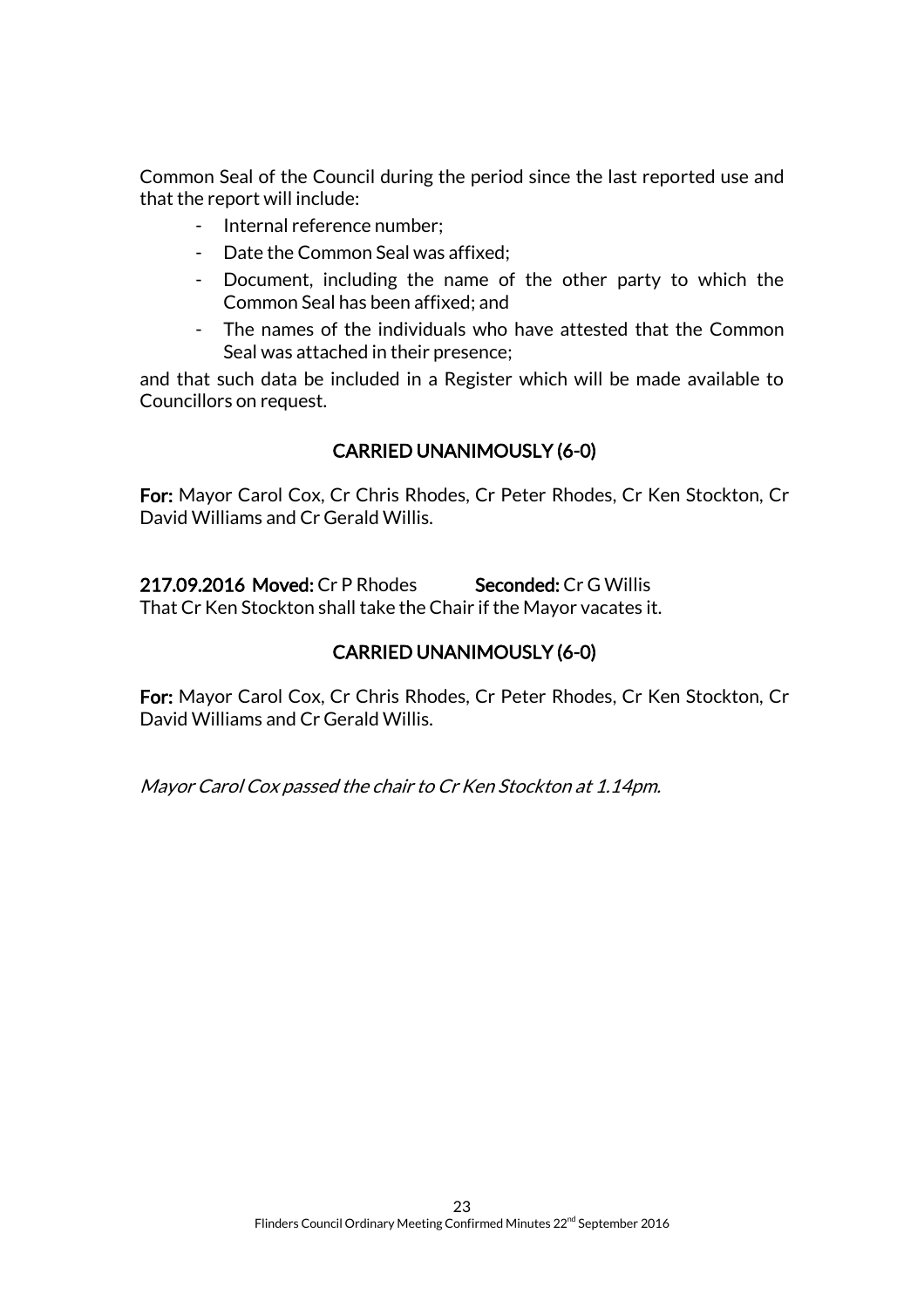# Item B2: Notice of Motion from Mayor Carol Cox– General Manager Recruitment, Selection Panel & Process

| <b>ACTION</b>            | <b>Decision</b>                          |
|--------------------------|------------------------------------------|
| <b>PROPONENT</b>         | Mayor Carol Cox                          |
| <b>OFFICER</b>           | Sophie Pitchford, Acting General Manager |
| <b>FILE REFERENCE</b>    | PER/0602                                 |
| <b>ASSOCIATED PAPERS</b> | Annexure 2: Email from Jason Vuddamalay  |
|                          | (For Elected Members Only)               |

# NOTICE OF MOTION:

That Council considers the makeup and the role of the Selection Panel for the first round of Council interviews for the general manager position as per the recruitment process outlined in Motion 197.08.2016; and that the actual members to the Selection Panel be appointed at a Special Meeting along with the approval of the list of candidates to be interviewed by the Selection Panel.

That following consideration Council approves the makeup and role of the Selection Panel.

# COUNCILLOR'S REPORT:

At the August Ordinary Meeting of Council, motion197.08.2016 was passed unanimously by the six Councillors present at the meeting.

"197.08.2016 Moved: Cr G Willis Seconded: Cr M Cobham That Council records it met with Searchlight Group and agreed to the following recruitment process:

- Advertising and executive search by Searchlight Group
- Searchlight Group to provide Council with long list of candidates and full list of applicants
- Council to decide shortlist for interview by selection panel
- Second round of interviews of final candidates by full council
- Searchlight Group to assist Council to prepare interview questions
- Council will formalise selection of the successful candidate at an open council meeting

# CARRIED UNANIMOUSLY (6-0) "

The advertising has taken place by the Searchlight Group and a large number of candidates have applied; 38 applications having been received at the time of writing this item, with more promised.

Council will review the full list of applications and long list of candidates in discussion with Jason Vuddamalay of the Searchlight Group at a workshop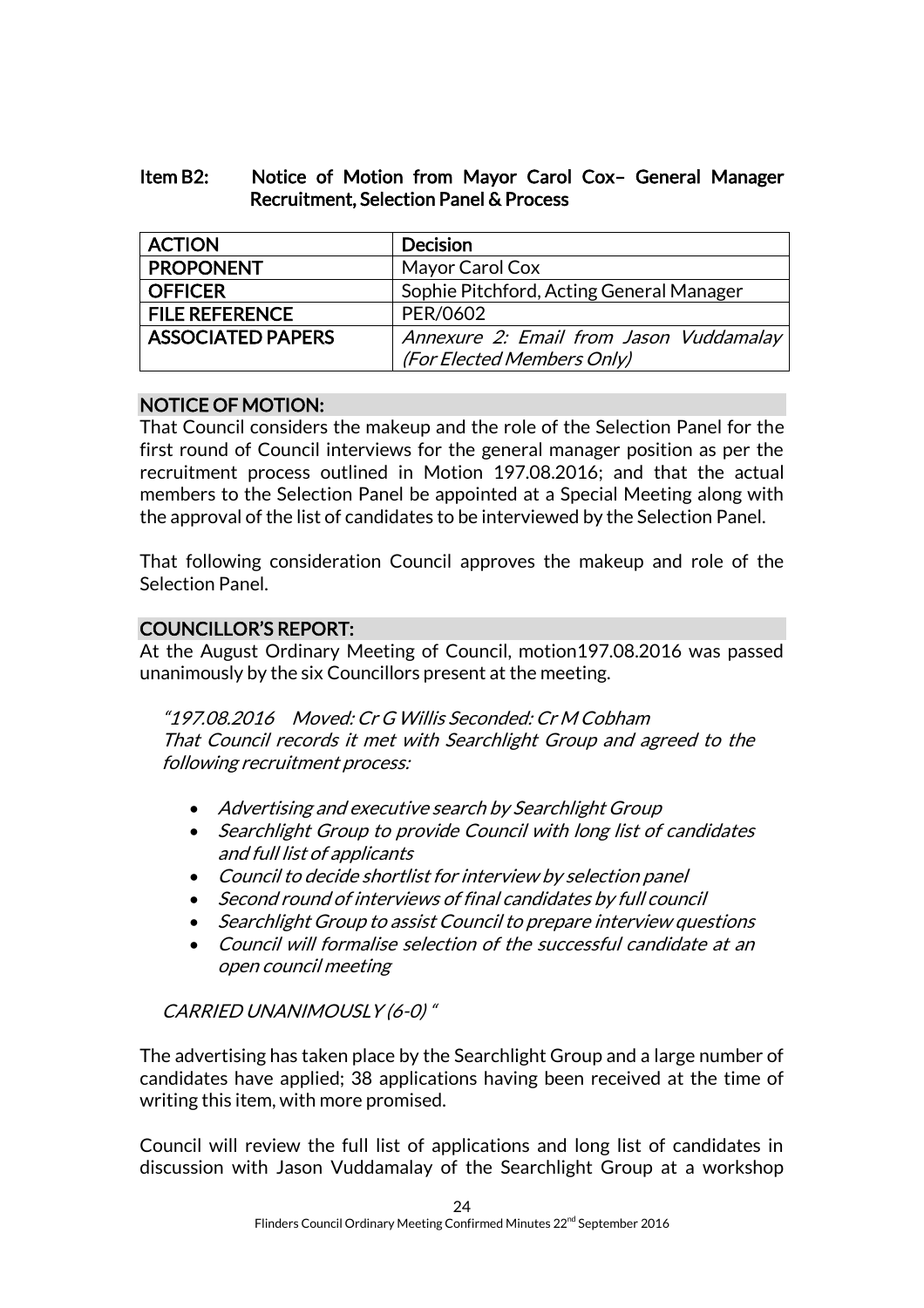scheduled for  $6<sup>th</sup>$  October. The list of candidates selected for an interview by the Selection Panel is to be formalised at a Special Meeting of Council proposed for the  $11<sup>th</sup>$  of October.

Council needs to determine the makeup and detail of the role of the Selection Panel.

In correspondence with Council, The Minister for Local Government & Planning, the Hon Peter Gutwein, MP, has advised that Council consider the inclusion of an independent member in the Selection Panel.

"Whilst the selection and appointment of a new General Manager is for the Council to determine I would suggest that you consider whether the selection panel should include at least one independent member from outside your direct community."

In recent correspondence (Annexure 2), Jason Vuddamalay suggested that a typical Selection Panel would comprise 3-4 people, usually members of the Council and sometimes a trusted independent stakeholder.

The makeup of the Selection Panel should be approved by Council today to enable the Mayor time to canvas any independent persons that might be targeted for inclusion in the Selection Panel. An employee of the Department of Premier and Cabinet cannot be used as this may give rise to conflict in the future. A Mayor or General Manager of another Council or an employee of the Local Government Association of Tasmania are possibilities that could be considered for an independent member.

I consider the Mayor and two other Councillors along with an independent member to be appropriate membership, with Jason facilitating the interview process. I make this point as a starting point for the discussion to arrive at a membership that Council can approve at this Council Meeting.

Jason would also like to forward plan as to when and where Council is considering holding interviews as he would like to attend to facilitate these, thus advance notice would be helpful.

The actual people being appointed to the Selection Panel should be decided at a Special Meeting proposed for the 11<sup>th</sup> October, so that any real or perceived close association to candidates by prospective selection panel members can be taken into consideration when the list of candidates to be interviewed by the Selection Panel is known.

The Local Government Act 1993 defines a "close associate" as "a person referred to in Section 51"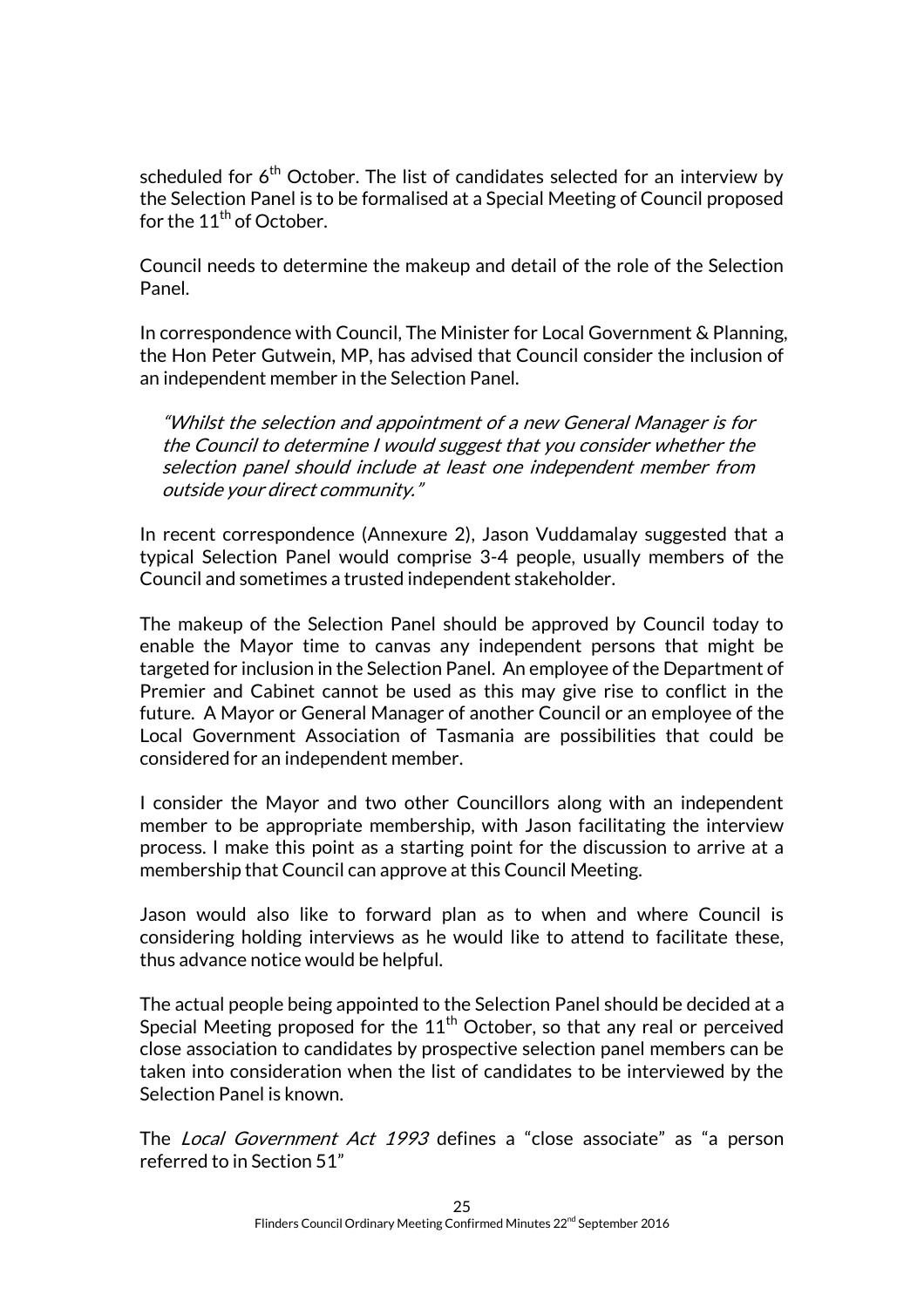# "51. Close associate

For the purposes of this Part, a person is a close associate of a councillor or member if that person is–

(a) a body corporate of which the councillor or member is a director or a member of the governing body; or

(b) a proprietary company in which the councillor or member is a shareholder; or

(c) a public company in which the councillor or member is directly or indirectly a substantial shareholder; or

(d) a beneficiary under a trust or an object of a discretionary trust of which the councillor or member is a trustee; or

(e) a business partner of the councillor or member; or

(f) the employer or an employee of the councillor or member; or

 $(g)$  a person from whom the councillor or member has received, or might reasonably be expected to receive, a fee, commission or other reward for providing professional or other services in relation to a matter being dealt with or to be dealt with by the council, council committee, special committee, controlling authority, single authority or joint authority; or

(h) the spouse or partner of the councillor, member, councillor's son or daughter or member's son or daughter; or

(i) the son, daughter, brother, sister, mother or father of the councillor or member or of their spouse or partner."

In line with motion 197.08.2016, and taking into consideration Jason's recommendations (Annexure 2), I envisage the role of the Selection Panel to be as follows:

- 1. Determine the format and content of the interview and assessment process;
- 2. Conduct the first round of interviews of the applicants selected by Council at the Special Meeting;
- 3. Evaluate background checks, psychometric appraisals and references of applicants interviewed;
- 4. Decide who will advance to the final stage of assessment with the full Council; and
- 5. Present a detailed report to the full Council on the interviews and selection of the preferred candidates for final interview by the full Council.

The shortlisting of candidates for final interview will be subject to formal approval at a Council Meeting.

| <b>PREVIOUS COUNCIL CONSIDERATION:</b> |                                                                                     |  |
|----------------------------------------|-------------------------------------------------------------------------------------|--|
| <b>Councillor Workshop</b>             | 4 <sup>th</sup> August 2016                                                         |  |
| <b>Special Council Meeting</b>         | $1st$ & 4 <sup>th</sup> of August 2016                                              |  |
|                                        | 26                                                                                  |  |
|                                        | Flinders Council Ordinary Meeting Confirmed Minutes 22 <sup>nd</sup> September 2016 |  |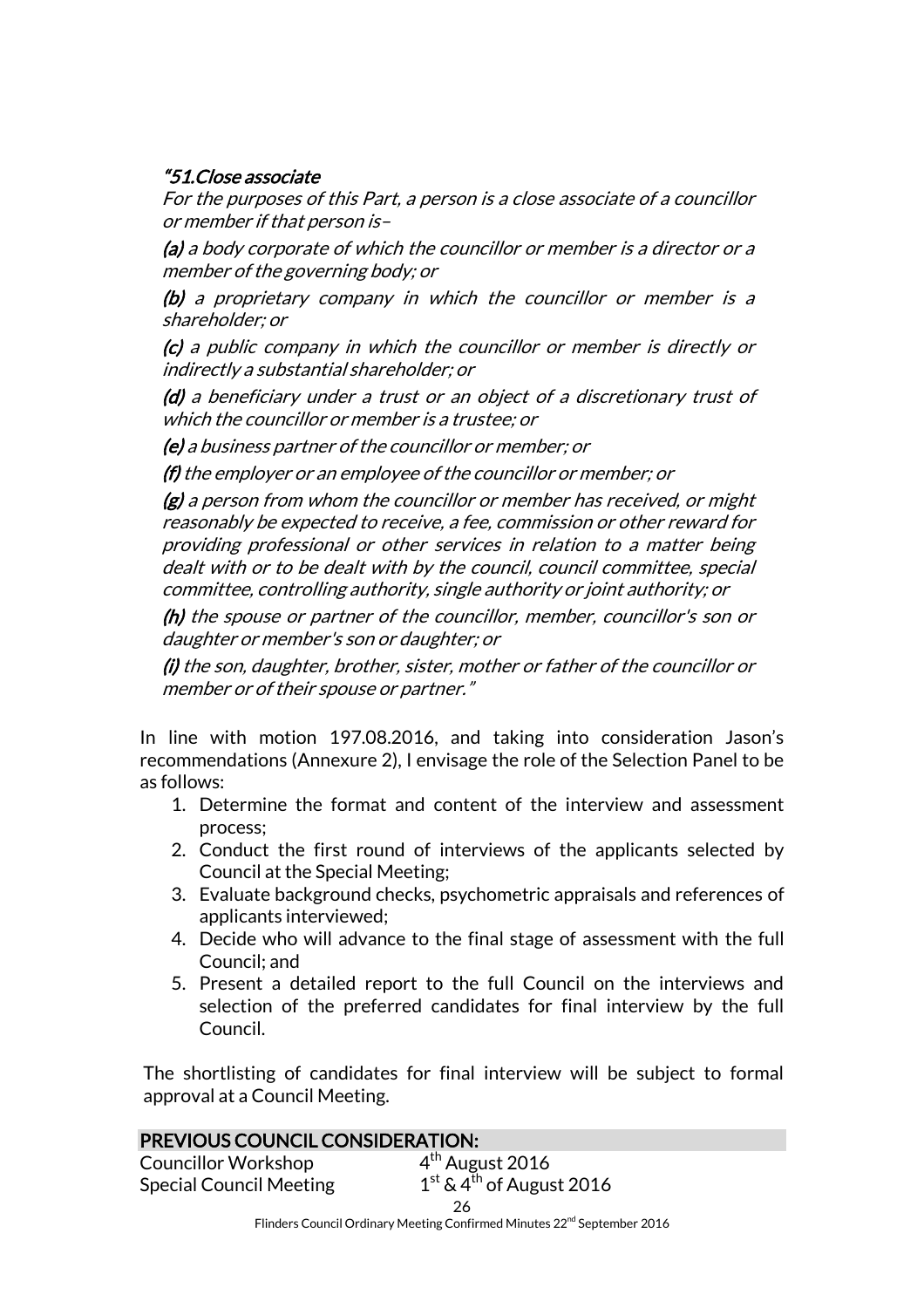### OFFICER'S REPORT:

Council's role in the selection and recruitment of a new General Manager is an extremely important process that requires a unified commitment by all elected representatives.

Jason Vuddamalay from Searchlight Group will present to Council a short list along with a total list of all applications. Councillors will be required to review both lists and make any changes to the list under the guidance of Jason.

Once the list has been confirmed, the Council is required to appoint a Selection Panel to conduct the first round of interviews.

It is extremely important that all Councillors consider their position when nominating for the panel. The Mayor and two other Councillors alongside an independent member would fulfil the role and provide the level of transparency required.

#### STATUTORY REQUIREMENTS:

Local Government Act 1993

#### POLICY/STRATEGIC IMPLICATIONS:

No policy exists for this matter.

#### BUDGET AND FINANCIAL IMPLICATIONS:

Nil

#### RISK/LIABILITY:

Putting in place a Selection Panel with a makeup of a number of Councillors, the Mayor and an independent member would minimise any risk exposure in the process of appointing a new General Manager by providing independency and transparency.

#### VOTING REQUIREMENTS:

Absolute Majority

#### OFFICER'S RECOMMENDATION:

The motion as written.

#### DECISION:

218.09.2016 Moved: Mayor C Cox Seconded: Cr G Willis

That Council considers the makeup and the role of the Selection Panel for the first round of Council interviews for the general manager position as per the recruitment process outlined in Motion 197.08.2016; and that the actual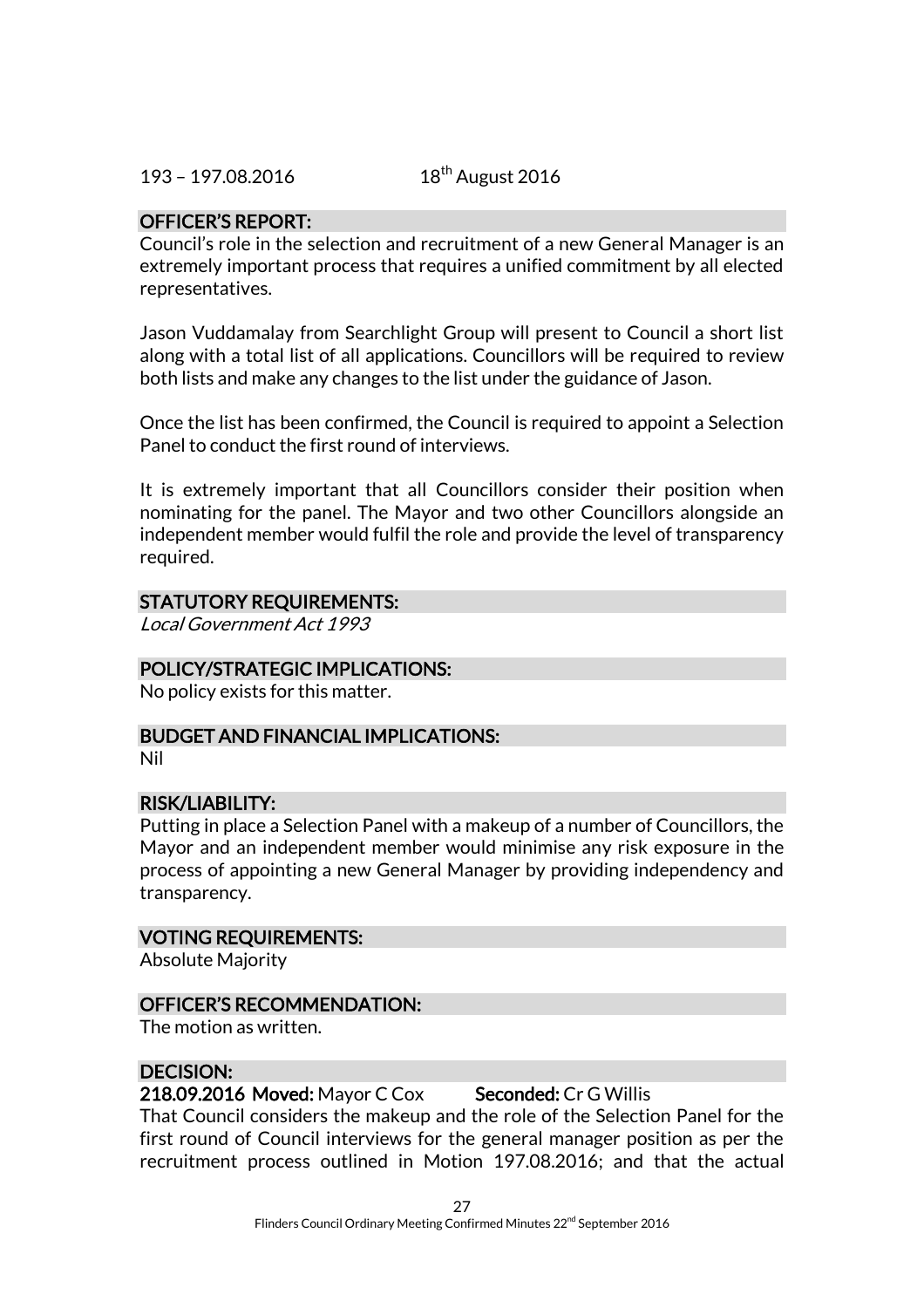members to the Selection Panel be appointed at a Special Meeting along with the approval of the list of candidates to be interviewed by the Selection Panel.

That following consideration Council approves the makeup and role of the Selection Panel.

# CARRIED UNANIMOUSLY (6-0)

For: Mayor Carol Cox, Cr Chris Rhodes, Cr Peter Rhodes, Cr Ken Stockton, Cr David Williams and Cr Gerald Willis.

Cr Ken Stockton passed the chair to Mayor Carol Cox at 1.16pm.

219.09.2016 Moved: Cr P Rhodes Seconded: Cr G Willis That the Council Selection Panel for the recruitment of the new General Manager consists of the seven Councillors, if they wish to participate, are available and have no "close association" with the selected interviewees (as defined in the Local Government Act 1993).

# CARRIED UNANIMOUSLY (6-0)

For: Mayor Carol Cox, Cr Chris Rhodes, Cr Peter Rhodes, Cr Ken Stockton, Cr David Williams and Cr Gerald Willis.

220.09.2016 Moved: Cr D Williams Seconded: Cr P Rhodes

That Council accepts the Minister for Local Government's suggestion to invite an appropriate external individual to assist in the final selection stage.

# CARRIED UNANIMOUSLY (6-0)

For: Mayor Carol Cox, Cr Chris Rhodes, Cr Peter Rhodes, Cr Ken Stockton, Cr David Williams and Cr Gerald Willis.

221.09.2016 Moved: Cr D Williams Seconded: Cr G Willis

That the role of the Selection Panel be as follows:

- 1. Determine the format and content of the interview and assessment process;
- 2. Conduct the first round of interviews of the applicants selected by Council at the Special Meeting;
- 3. Evaluate background checks, psychometric appraisals and references of applicants interviewed;
- 4. Decide who will advance to the final stage of assessment; and
- 5. Take the recommendation for the final stage assessments with a detailed report to full council for approval.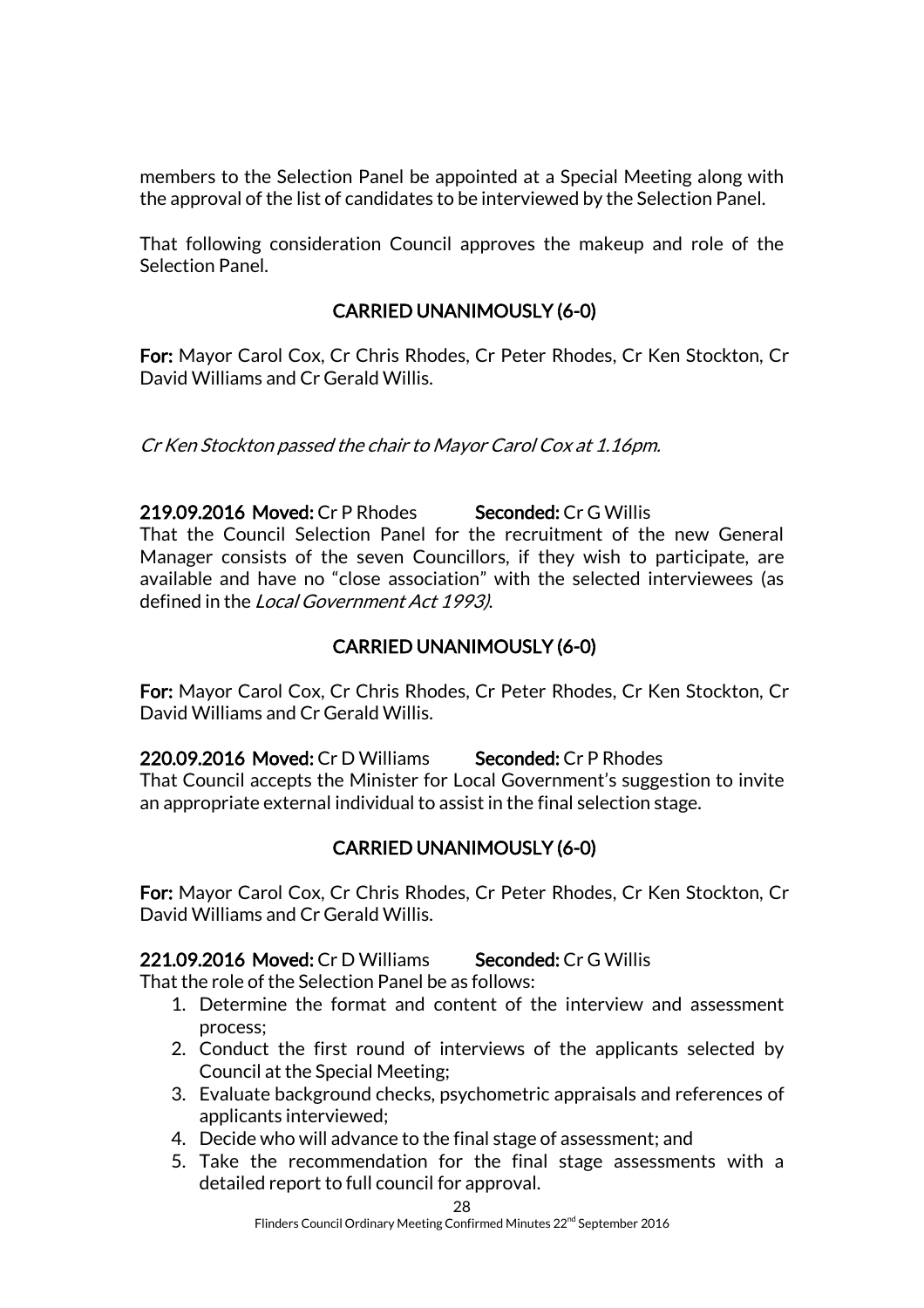# CARRIED UNANIMOUSLY (6-0)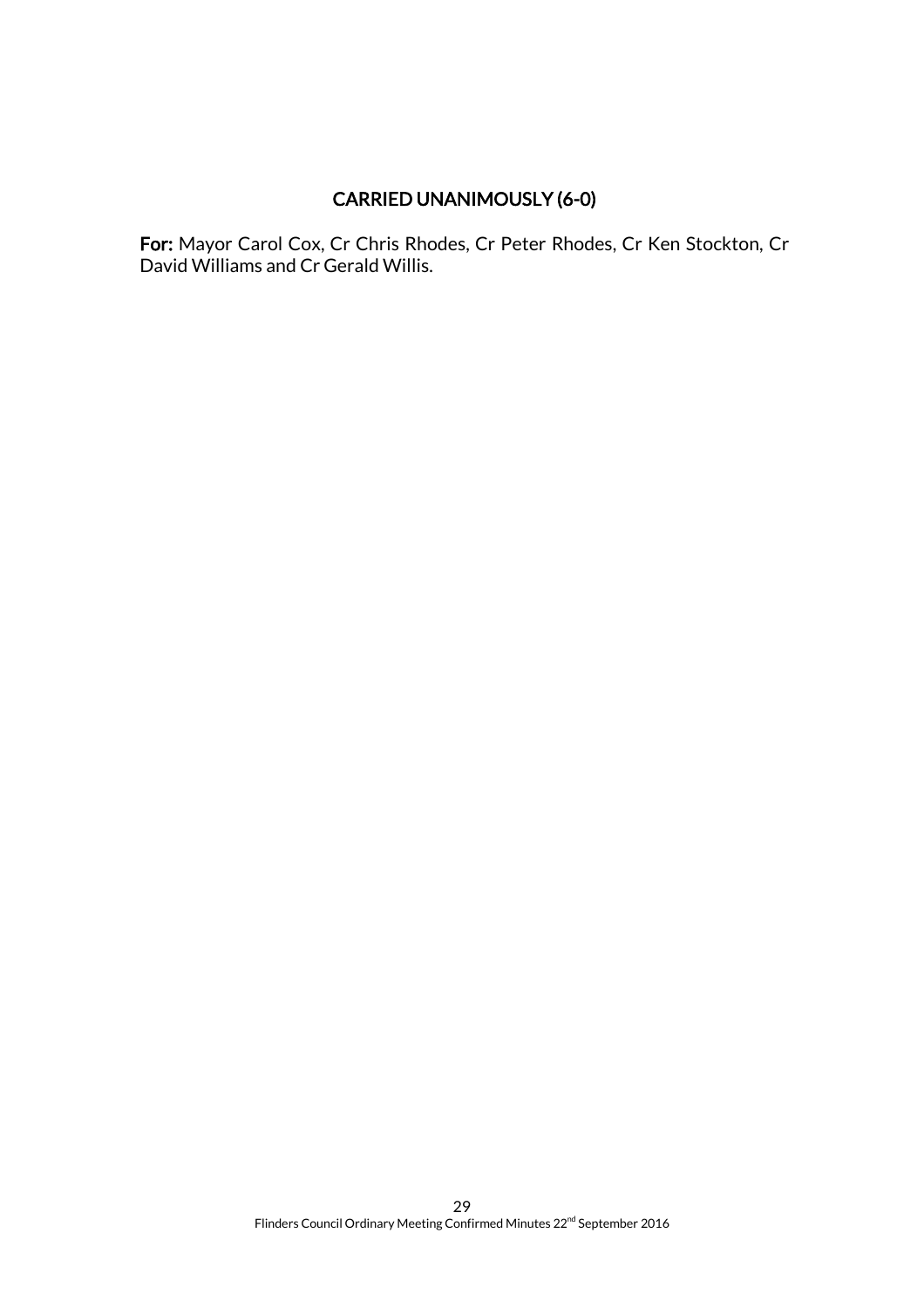# C. GOVERNANCE

#### Item C1: Separation of Raoul Harper from the role of General Manager **Petition**

| <b>ACTION</b>            | <b>Information</b>                         |
|--------------------------|--------------------------------------------|
| <b>PROPONENT</b>         | <b>Council Officer</b>                     |
| <b>OFFICER</b>           | Sophie Pitchford, Acting General Manger    |
| <b>FILE REFERENCE</b>    | <b>LEG/001</b>                             |
| <b>ASSOCIATED PAPERS</b> | Annexure 3: Petition - Separation of Raoul |
|                          | Harper from the role of General Manager    |

#### INTRODUCTION:

A petition to Flinders Council regarding the separation of Raoul Harper from the role of General Manager was received from Joanna and Terence Klug and tabled at the  $14<sup>th</sup>$  July 2016 Ordinary Meeting of Council.

#### PREVIOUS COUNCIL CONSIDERATION:

14<sup>th</sup> July 2016 144.07.2016

### OFFICER'S REPORT:

A petition with 99 signatories regarding the separation of Raoul Harper from the role of General Manager was tabled at the  $14<sup>th</sup>$  July 2016 Ordinary Meeting of Council. The wording of the petition is as follows:

"We, the undersigned, request that you forward this petition to Minister of Local Government (the Honorable Peter Gutwein), requesting that he reviews the unprecedented action taken by four of seven councilors who terminated the contract with our former General Manager, Raoul Harper."

The petition is now presented to Council for consideration.

#### STATUTORY REQUIREMENT:

Local Government Act 1993 Section 60

#### POLICY/STRATEGIC IMPLICATIONS:

No policy exits on this matter.

#### BUDGET AND FINANCIAL IMPLICATIONS: Nil

#### RISK/LIABILITY:

Nil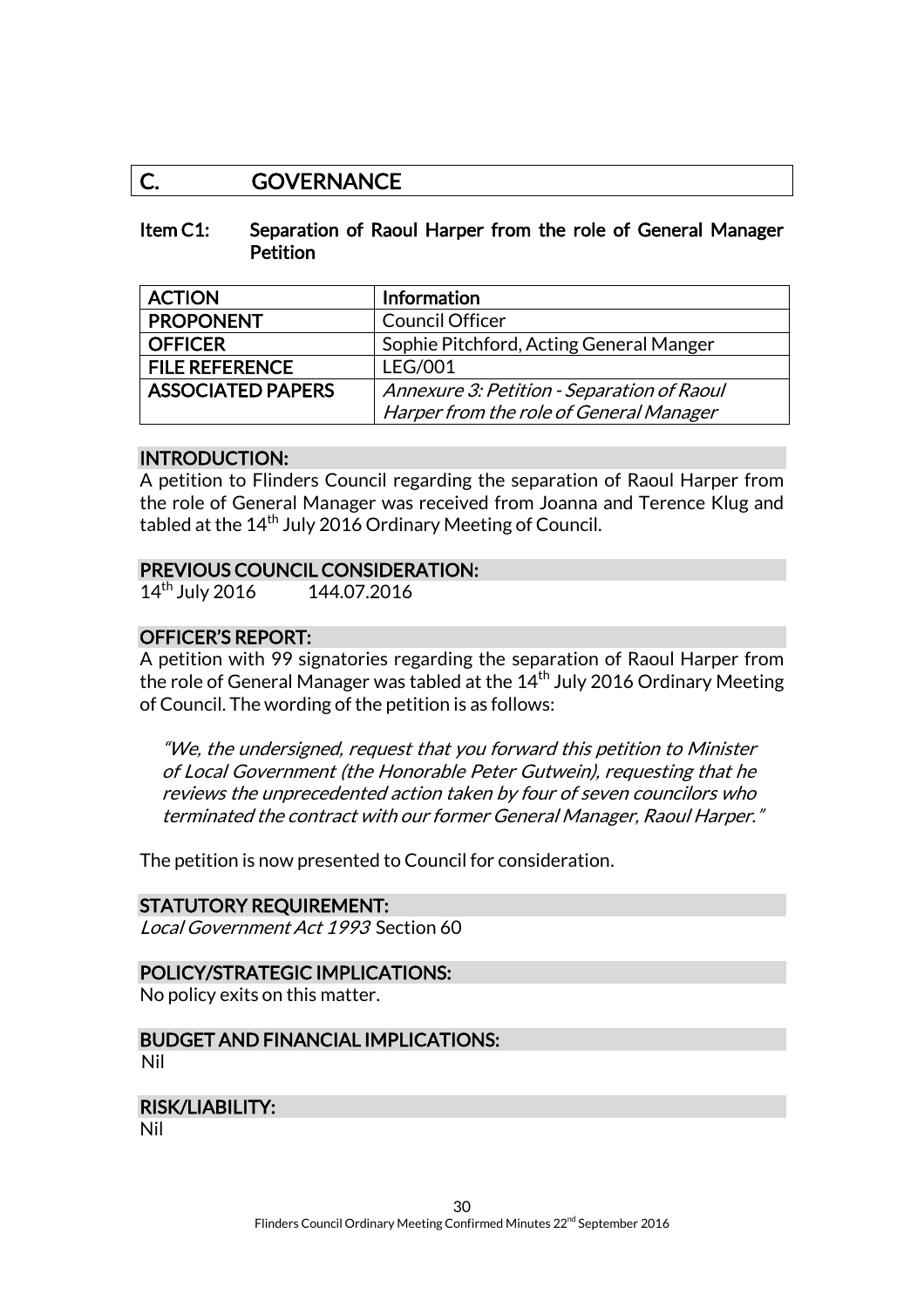### VOTING REQUIREMENTS:

Simple Majority

#### OFFICER'S RECOMMENDATION:

That Council discusses the petition to consider the appropriate action to take.

#### DECISION:

222.09.2016 Moved: Cr D Williams Seconded: Cr G Willis That Council forwards the community petition submitted by Joanna and Terence Klug to the Honourable Peter Gutwein.

# CARRIED UNANIMOUSLY (6-0)

For: Mayor Carol Cox, Cr Chris Rhodes, Cr Peter Rhodes, Cr Ken Stockton, Cr David Williams and Cr Gerald Willis.

Mayor Carol Cox called a break in the meeting at 2.02pm and resumed the meeting at 2.15pm.

223.09.2016 Moved: Cr G Willis Seconded: Cr K Stockton That Item C4 be brought forward in the agenda.

# CARRIED UNANIMOUSLY (6-0)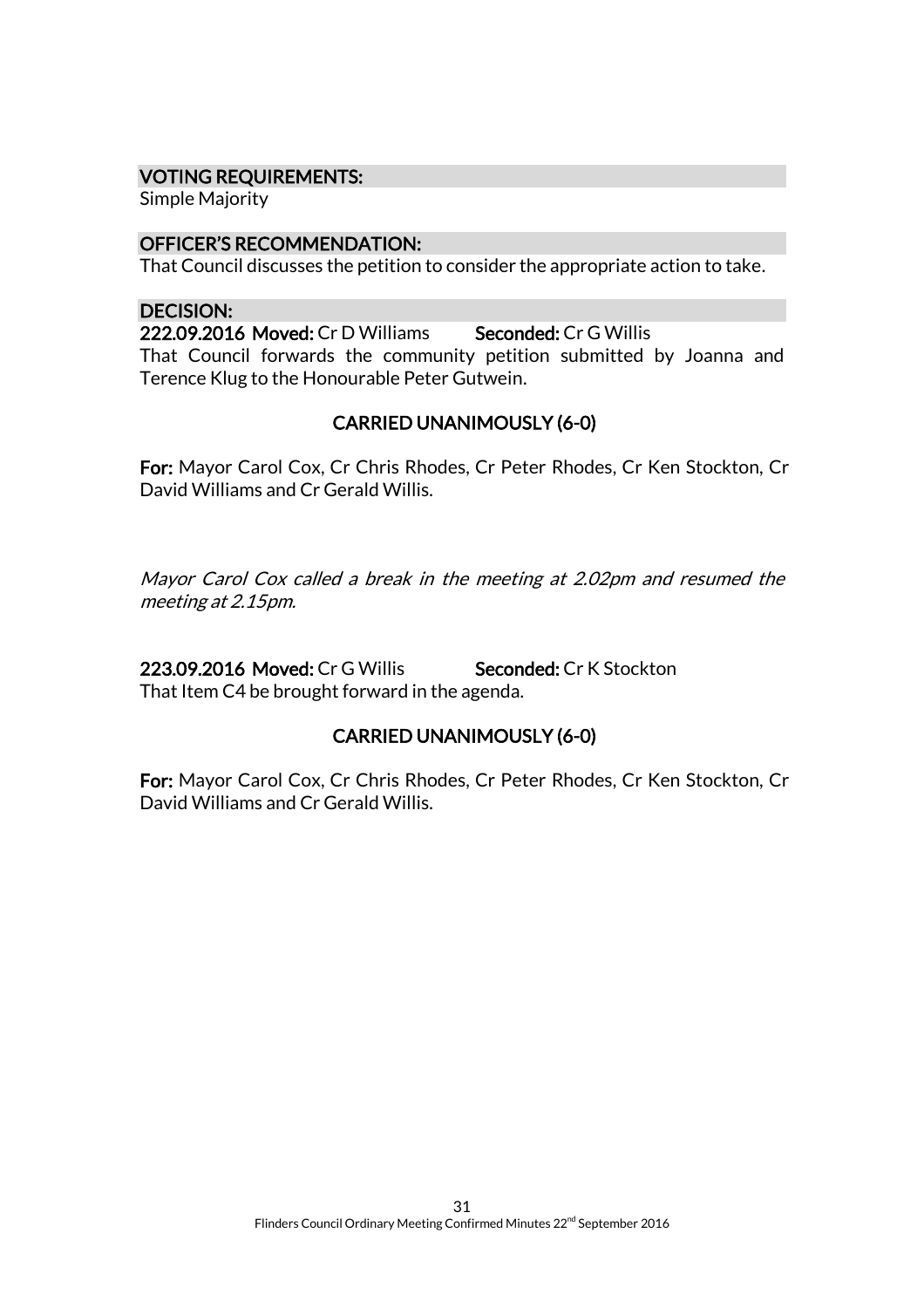### Item C4: Waiver of Plumbing Permit Fees

| <b>ACTION</b>            | <b>Decision</b>                          |
|--------------------------|------------------------------------------|
| <b>PROPONENT</b>         | <b>Council Officer</b>                   |
| <b>OFFICER</b>           | Sophie Pitchford, Acting General Manager |
| <b>FILE REFERENCE</b>    | COU/0312                                 |
| <b>ASSOCIATED PAPERS</b> | Nil                                      |

# INTRODUCTION:

TasWater has made a substantial investment with the installation of two water treatment plants on Flinders Island.

Council has been in discussions with TasWater to work through the hurdle of encouraging residents to connect to the new supply to ensure the success of the water treatment plants.

#### PREVIOUS COUNCIL CONSIDERATION:

3<sup>rd</sup> March 2016 Council Workshop 5<sup>th</sup> May 2016 Council Workshop

# OFFICER'S REPORT:

TasWater maintained communication with Council prior to and during the design and construction phases of the development of two water treatment plants for the Island. Council communicated to TasWater that they would be supportive of the development and willing to assist where possible. TasWater explained to Council that for the plants to be a success, connections to the new supply were required, i.e. to justify the position expenditure and to provide the outcome of suppling water that meets drinking water standards, thus ensuring good public health.

It is understood that most properties within the water districts have connections to the town supply but use very little water. This is due to the large amount of tank water usage. An incentive for people to change their internal plumbing layout was devised by TasWater who approached Council for assistance. Council agreed to provide a form for their "plumbing application kit" and also to waive the fee for any applications that were made within a specific time period.

In a statement to residents, TasWater provided the following:

"Flinders Council and TasWater have agreed to pay the plumbing permit fee on behalf of the residents and businesses for a period of 6 months after the DHHS has removed the Do Not Consume Notice and Boil Water Alert."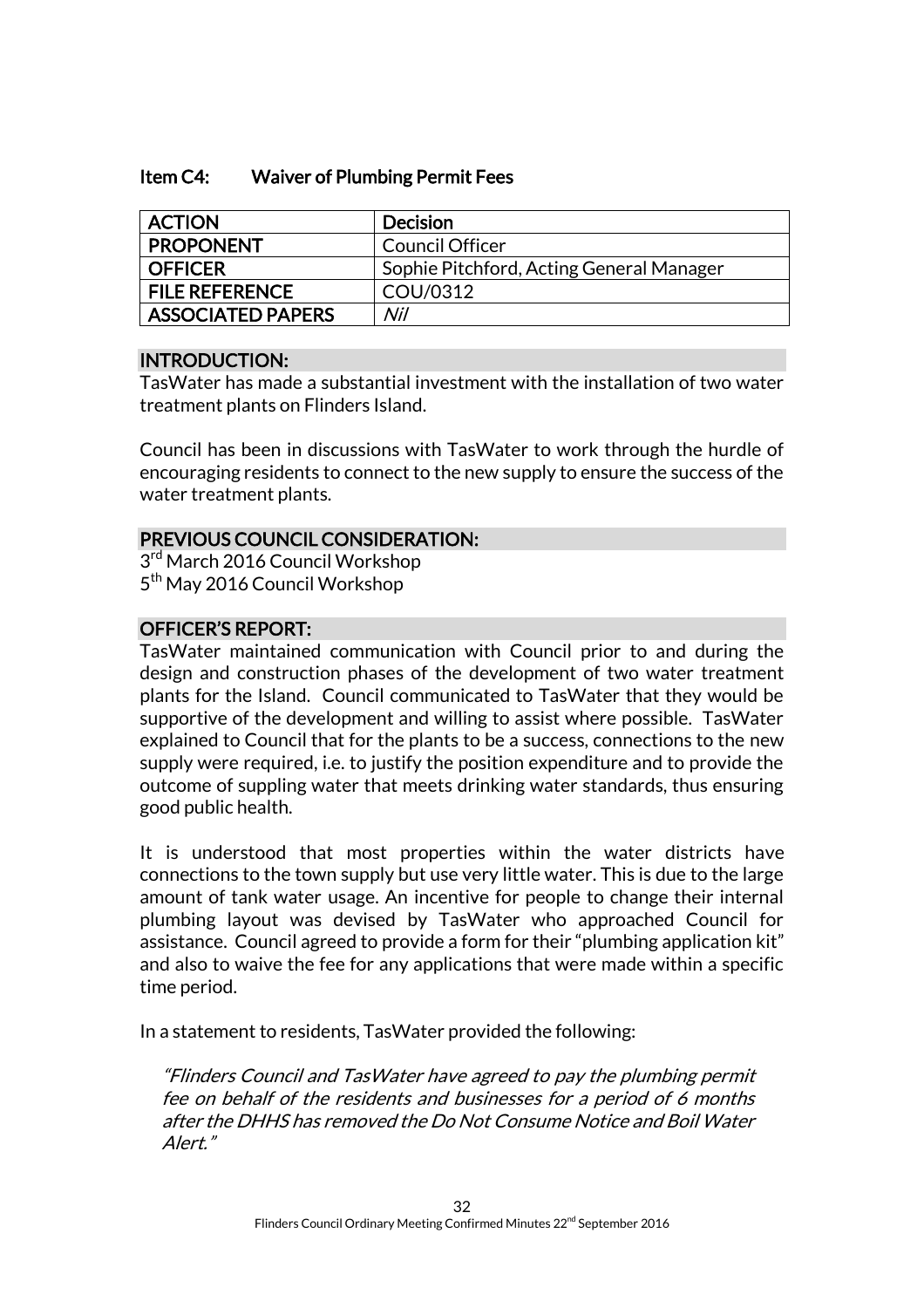Council's plumbing application fee is \$260.00. For residents to change their plumbing layout they will need to provide plumbing design details to Council when application is made, have their plumber do the work and provide Council with all sign-off documentation. This could be a costly exercise and so Council agreed to waive the permit fee for the 6 month period to encourage owners to have the work carried out.

It is envisaged that approximately 30-50 applications would be made, costing Council anything from \$7,000 - \$13,000 in lost income.

As each application varies, it is extremely difficult to determine what the true cost to Council will be in assessment fees charged by the contractor. Council pays the contractor approximately \$60/hr for plumbing assessment. An assessment for these works could take around 30 minutes to an hour. Adding on some contingency costing for administration purposes one could expect a cost to Council of approximately \$75.00. This would equate to a potential loss to Council in the vicinity of \$2,000 to \$4,000.

NB: These figures are provided to give some prospective to Councillors on actual cost to Council. The officer can provide no guarantee to their accuracy.

# STATUTORY REQUIREMENT:

Nil

#### POLICY/STRATEGIC IMPLICATIONS:

5.0 Liveability - Protect, improve and promote the safety, creativity, health and wellbeing of the Islands' communities.

5.1 Improve the health and wellbeing of the Island communities through leadership and co-ordination.

5.1.4 Water supply free from contaminants.

#### BUDGET AND FINANCIAL IMPLICATIONS:

Loss of user fees.

RISK/LIABILITY:

Nil

#### VOTING REQUIREMENTS:

Absolute Majority

#### OFFICER'S RECOMMENDATION:

That Council agrees to waive plumbing permit fees for residents and business operators who wish to revert from a dual water supply to a single water supply for a period of 6 months after the Department of Health and Human Services has removed the Do Not Consume Notice and Boil Water Alert.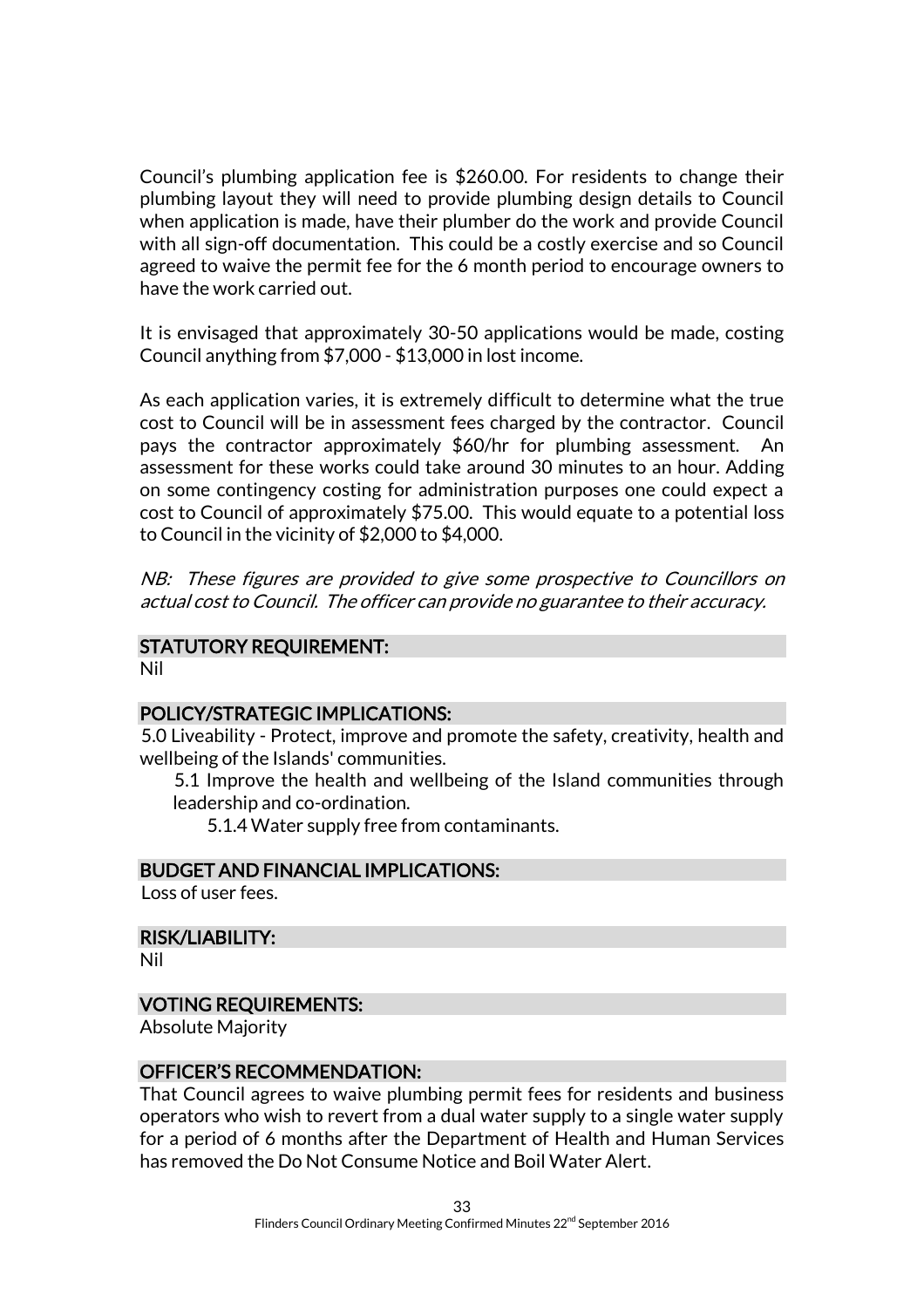# DECISION:

224.09.2016 Moved: Cr G Willis Seconded: Cr K Stockton That Council agrees to waive plumbing permit fees for residents and business operators who wish to revert from a dual water supply to a single water supply for a period of 6 months after the Department of Health and Human Services has removed the Do Not Consume Notice and Boil Water Alert.

# CARRIED UNANIMOUSLY (6-0)

For: Mayor Carol Cox, Cr Chris Rhodes, Cr Peter Rhodes, Cr Ken Stockton, Cr David Williams and Cr Gerald Willis.

Jacci Viney, Development Services Coordinator, left the meeting at 2.23pm.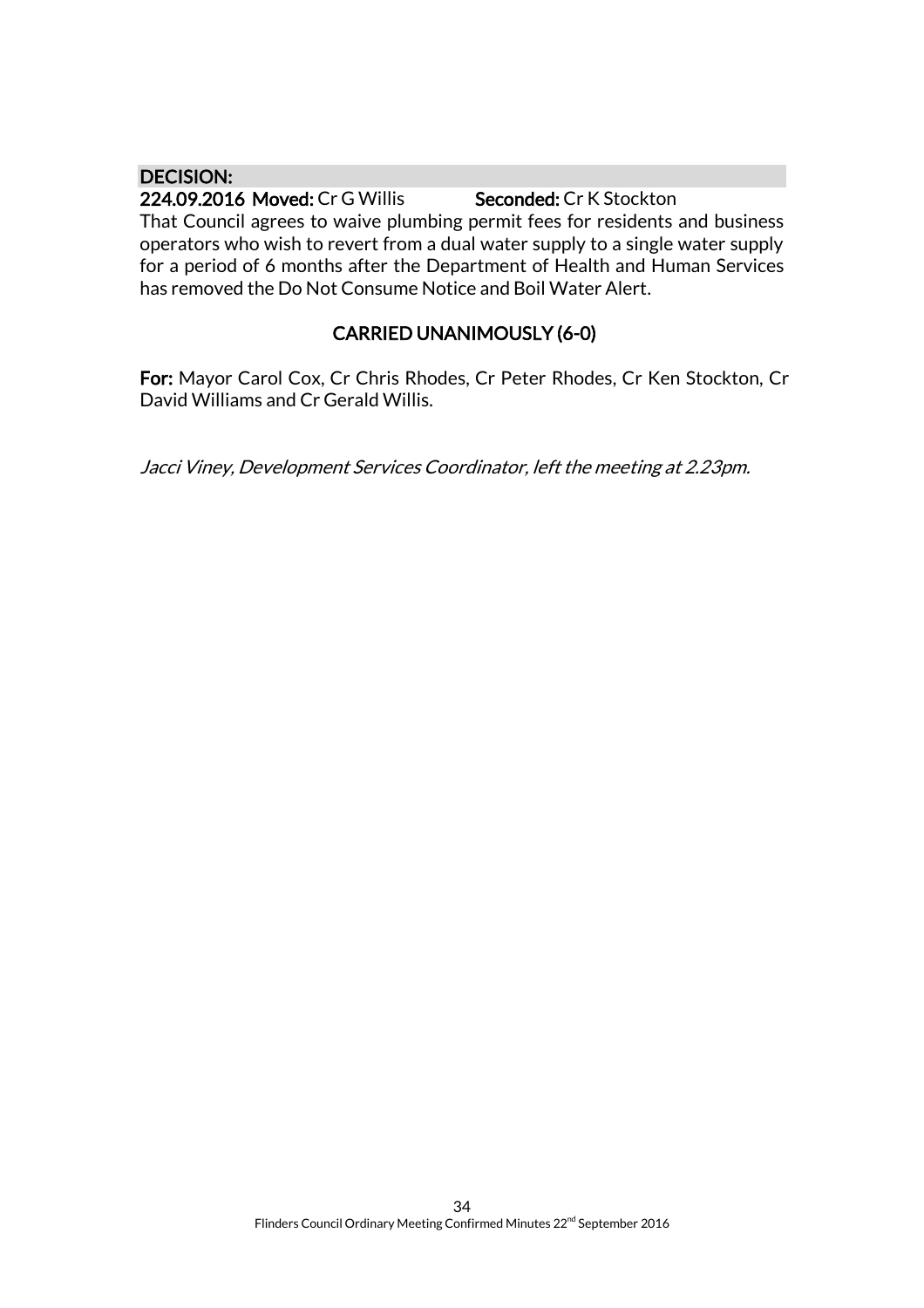| <b>ACTION</b>            | <b>Decision</b>                           |
|--------------------------|-------------------------------------------|
| <b>PROPONENT</b>         | <b>Council Officer</b>                    |
| <b>OFFICER</b>           | Sophie Pitchford, Acting General Manager  |
| <b>FILE REFERENCE</b>    | PER/0300                                  |
| <b>ASSOCIATED PAPERS</b> | Annexure 4: DRAFT Provision of Electronic |
|                          | <b>Services - Elected Members Policy</b>  |

# Item C2: Provision of Electronic Services – Elected Members Policy

# INTRODUCTION:

Council's Policy Manual is an important document of Council as it provides direction to Staff, Management and Councillors. Many of the policies are required by, or relate to, legislation and in most instances help manage Council's exposure to risk.

# PREVIOUS COUNCIL CONSIDERATION:

| Adopted: 14 June 1994     | 133.06.94   |
|---------------------------|-------------|
| Amended: 13 December 2001 | 301.12.01   |
| Amended: 25 August 2005   | 486.08.05   |
| Amended: 15 July 2010     | 192.07.10   |
| Amended: 16 May 2013      | 544.05.2013 |

# OFFICER'S REPORT:

Council has a policy that states that policies should be reviewed at least every four (4) years by the then elected members.

The Provision of Electronic Services – Elected Members Policy has been reviewed and updated to include protocols for the dissemination of confidential information and for centralised filing of communications.

The Policy is now presented to Council for consideration.

#### STATUTORY REQUIREMENT:

Local Government Act 1993

#### POLICY/STRATEGIC IMPLICATIONS:

4. Strategic, Efficient and Effective Organisation - Responding to risks and opportunities.

4.3 Ensure Council meets its statutory obligations and manages corporate and community risk.

4.3.9 Maintain Council's Policy Manual and Instrument of Delegation.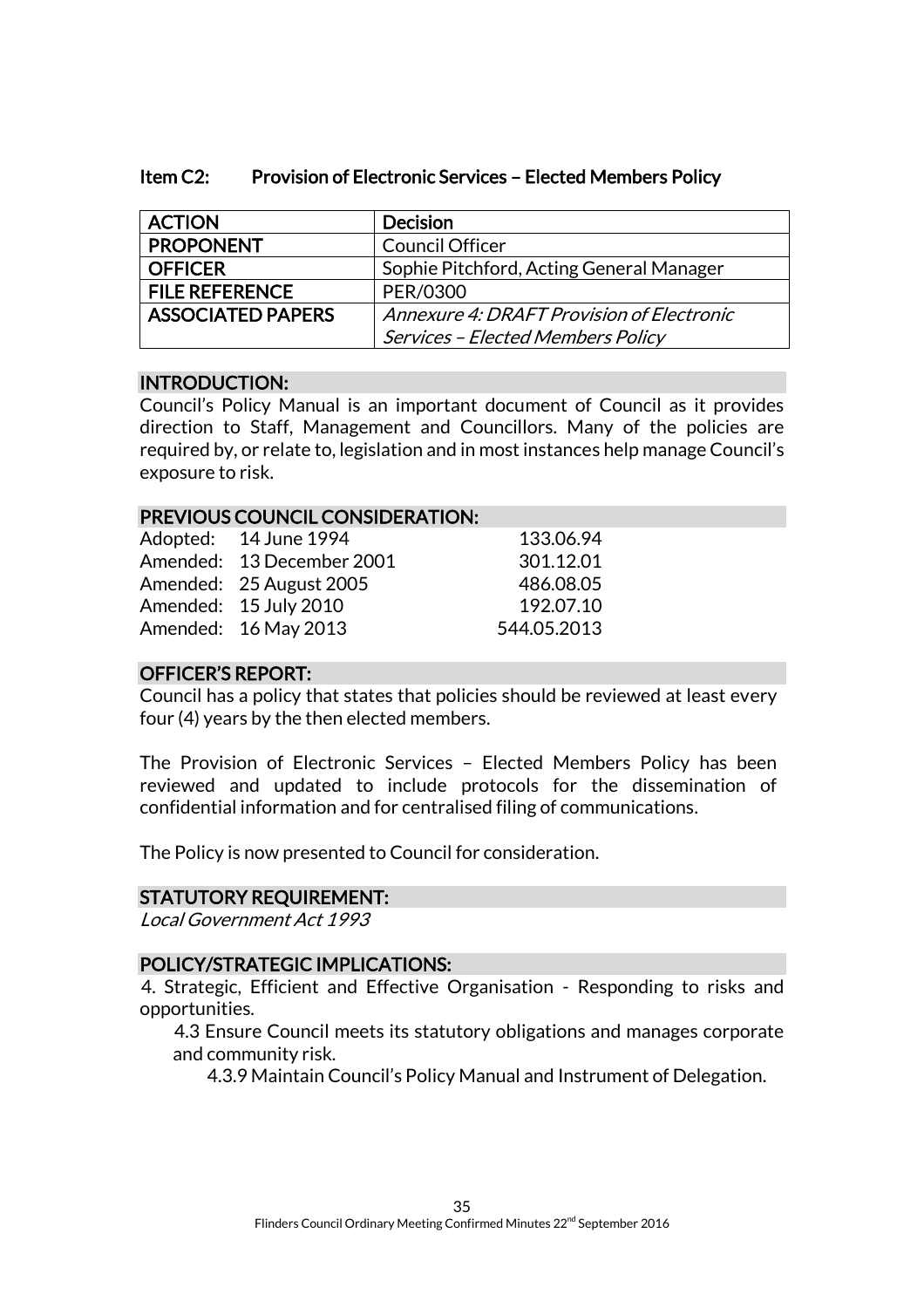# RISK/LIABILITY:

Adoption of this policy and ensuring that Management, Staff and Councillors are aware of and follow this policy will help to reduce Council's exposure to risk in this area.

#### VOTING REQUIREMENTS:

Simple Majority

# OFFICER'S RECOMMENDATION:

That Council adopts the Provision of Electronic Services – Elected Members Policy and allows it to lay on the table for 28 days for public comment.

#### DECISION:

225.09.2016 Moved: Cr G Willis Seconded: Cr D Williams

That Council adopts the Provision of Electronic Services – Elected Members Policy as amended and allows it to lay on the table for 28 days for public comment.

# CARRIED UNANIMOUSLY (6-0)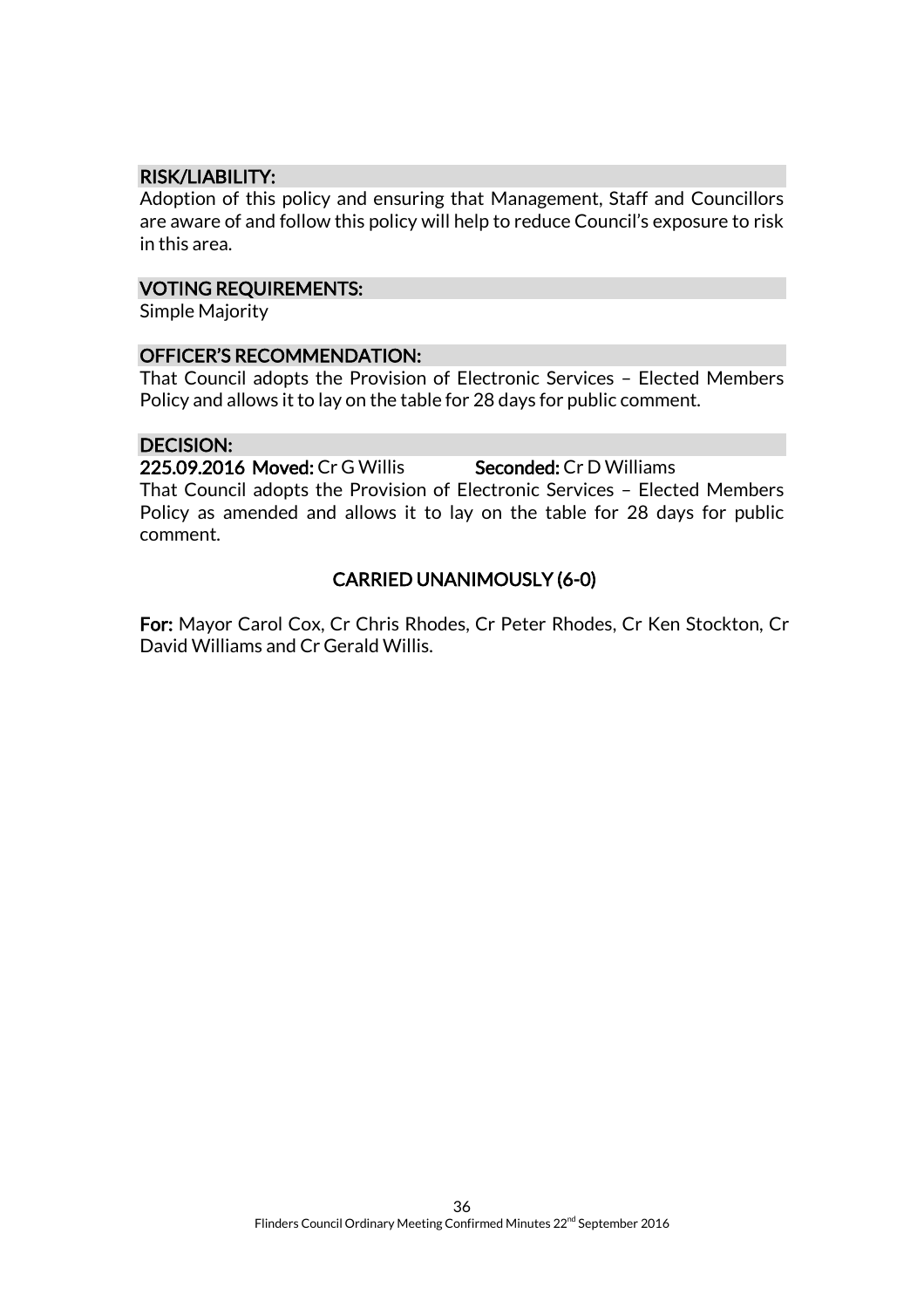# Item C3: Northern Tasmania Development Corporation Limited (NTDC) New Governance Model

| <b>ACTION</b>            | <b>Decision</b>                                   |
|--------------------------|---------------------------------------------------|
| <b>PROPONENT</b>         | Council Officer                                   |
| <b>OFFICER</b>           | Sophie Pitchford, Acting General Manager          |
| <b>FILE REFERENCE</b>    | COU/0305                                          |
| <b>ASSOCIATED PAPERS</b> | Annexure 5: NTDC Constitution                     |
|                          | Annexure 6: NTDC Shareholder's Agreement          |
|                          | Annexure 7: NTDC Statement of Purpose             |
|                          | Annexure 8: Obligations of Council Under the      |
|                          | <b>Local Government Act 1993</b>                  |
|                          | Annexure 9: Agenda - NTD Annual general           |
|                          | meeting and Special Meeting on the $30^{th}$ Sept |
|                          | 2016                                              |

# INTRODUCTION:

At a recent meeting of Northern Tasmania Development (NTD), member councils formally proposed the winding up of the organisation in its current form and the transfer of all assets and liabilities to a successor organisation, a company limited by guarantee with an independent board, having the proposed name of Northern Tasmania Development Corporation Limited (NTDC).

There is a Special Meeting of NTD on the  $30<sup>th</sup>$  of September, when, as a current member of NTD, Council is required to vote on Agenda items to formalise the proposed change.

#### PREVIOUS COUNCIL CONSIDERATION:

| $21st$ June 2012  | 182.06.2012 |
|-------------------|-------------|
| $20th$ June 2013  | 565.06.2013 |
| $13th$ March 2014 | 764.03.2014 |

#### OFFICER'S REPORT:

The move to a new governance model for NTD was a key recommendation in the Review of Regional Bodies in Northern Tasmania – Final Report February 2016.

The report advocated for a capable, responsive and accountable governance structure that enables collaboration between the three tiers of government and the private sector to grow the region and deliver regional priorities.

The proposed governance model would provide the most effective organisational structure to oversee the implementation of the Northern Regional Futures Plan.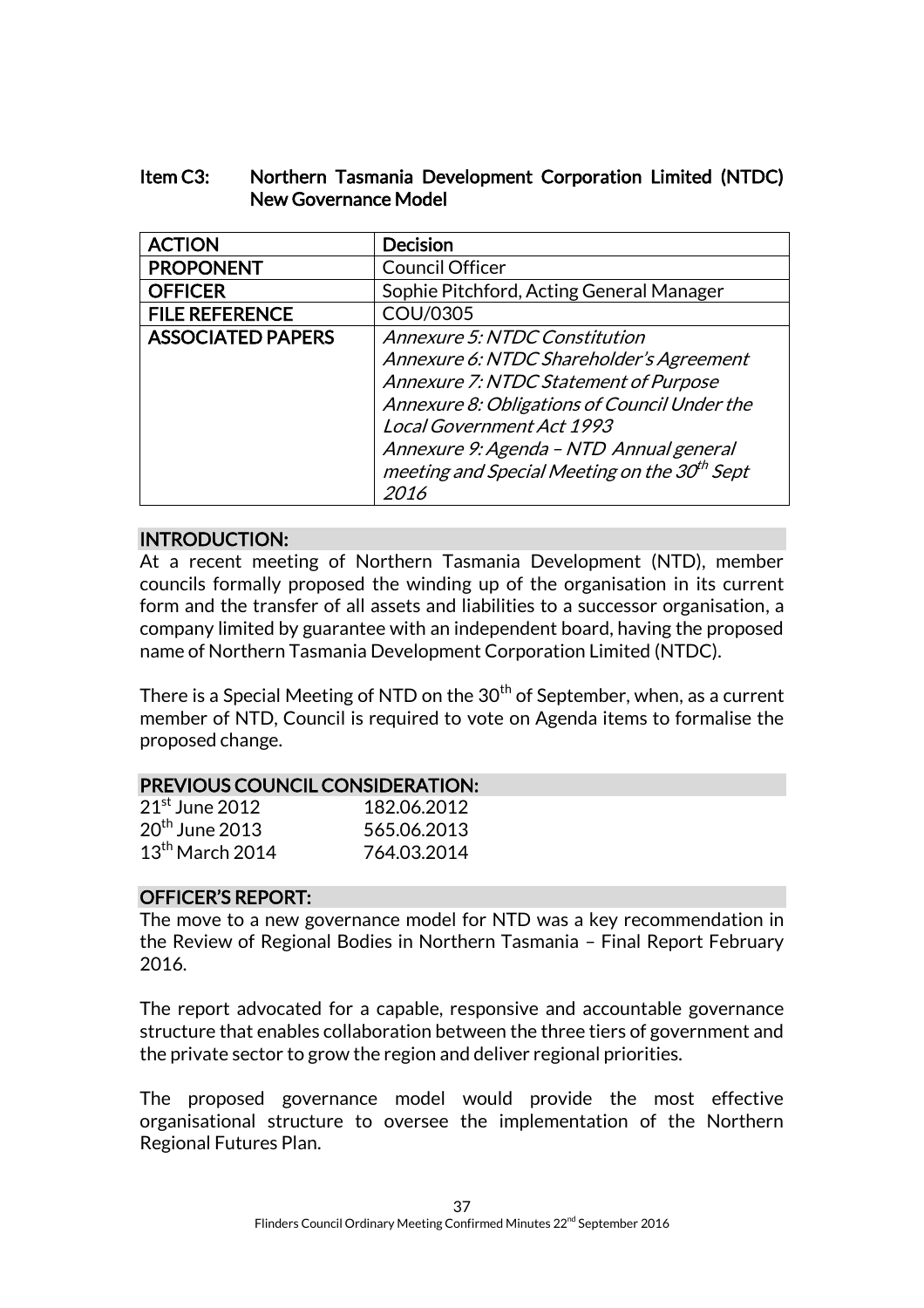The Regional Futures Plan has established a clearer economic direction for Northern Tasmania and provided the framework to proactively manage priority regional development actions.

The restructured NTDC will align priorities, resources and efforts towards outcomes that are crucial to the long term prospects of the region. The major benefits of this 'whole of region' approach are: better utilisation of limited resources; improving efficiency by reducing duplication; better use of the region's 'human capital'; improved ability to attract support for priority initiatives; and enhanced empowerment and accountability.

As a current Council member of NTD, Flinders Council will become a shareholder of NTDC and will be allocated 1 share based on 2016-17 financial contributions. At NTDC meetings, Council will be represented by the Mayor or a nominated proxy.

The following documents are provided as annexures for Council's consideration:

- NTDC Constitution (Annexure 5)
- NTDC Shareholder's Agreement for a three year period (Annexure 6)
- NTDC Statement of Purpose (Annexure 7)
- Obligations of Council Under the *Local Government Act 1993* (Annexure 8)
- Agenda NTD Annual general meeting and Special Meeting on the  $30<sup>th</sup>$ Sept 2016 (Annexure 9)

It is recommended that Council supports NTD's transition into NTDC and continues to be a proactive regional partner willing to work with others to facilitate the economic and social development of our region.

# STATUTORY REQUIREMENT:

Nil

#### POLICY/STRATEGIC IMPLICATIONS:

Flinders Council Strategic Plan – all areas.

#### BUDGET AND FINANCIAL IMPLICATIONS:

An annual amount will need to be allocated in the budget as per the formula below.

The current formula for each council's annual payment is already established and is proposed to remain unchanged, being as follows:

 $MC = FC + VC$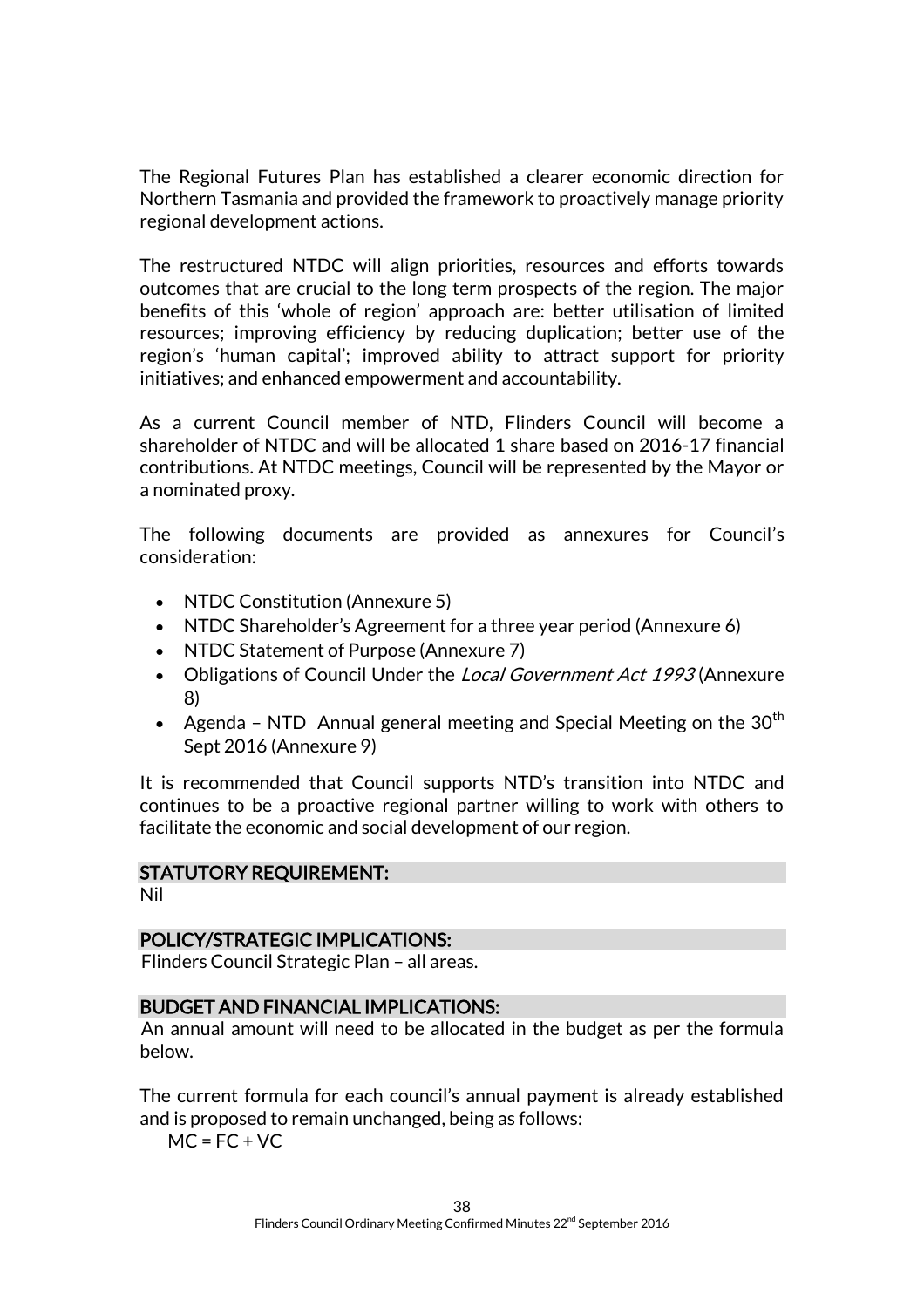# Where:

- (a) MC = the total amount of the Member Contribution per Member;
- (b) FC = the fixed component (commencing in the 2016-17 financial year) calculated by application of the following bands calculated based on the population of the municipal area of each Member:

| (i) Population of $0 - 5,000$ people       | \$4,000.00  |
|--------------------------------------------|-------------|
| (ii) Population of $5,001 - 10,000$ people | \$8,000.00  |
| (iii) Population of $10,001+$ people       | \$16,000,00 |

The FC component is indexed annually to CPI (All groups, Hobart, or an equivalent)

(c) VC = the variable component calculated at a contribution rate of approximately \$2.22 per head of population (figure used in May 2012)in the municipal area of each Member multiplied by the actual municipal population.

The VC component is indexed annually to CPI (All groups, Hobart, or an equivalent).

The 2015 -16 contribution by Flinders Council was \$5,569.

# RISK/LIABILITY:

Nil

# VOTING REQUIREMENTS:

Absolute Majority

# OFFICER'S RECOMMENDATION:

- 1. That Council supports the winding up of Northern Tasmania Development Inc. and the transfer of assets and liabilities to a successor organisation.
- 2. The successor organisation shall be titled the Northern Tasmania Development Corporation Limited (NTDC) a company limited by guarantee
- 3. That Council becomes a member of NTDC on and from 1 January 2017.
- 4. The Constitution of NTDC shall be as attached as Annexure 5.
- 5. The Stakeholder Agreement shall be as attached as Annexure 6.
- 6. Funding commitments shall be for the contribution amount over a period of three (3) consecutive years from the date that the membership commences. At the end of each three (3) year cycle a review will be undertaken.

# DECISION:

# 226.09.2016 Moved: Cr G Willis Seconded: Cr K Stockton

1. That Council supports the winding up of Northern Tasmania Development Inc. and the transfer of assets and liabilities to a successor organisation.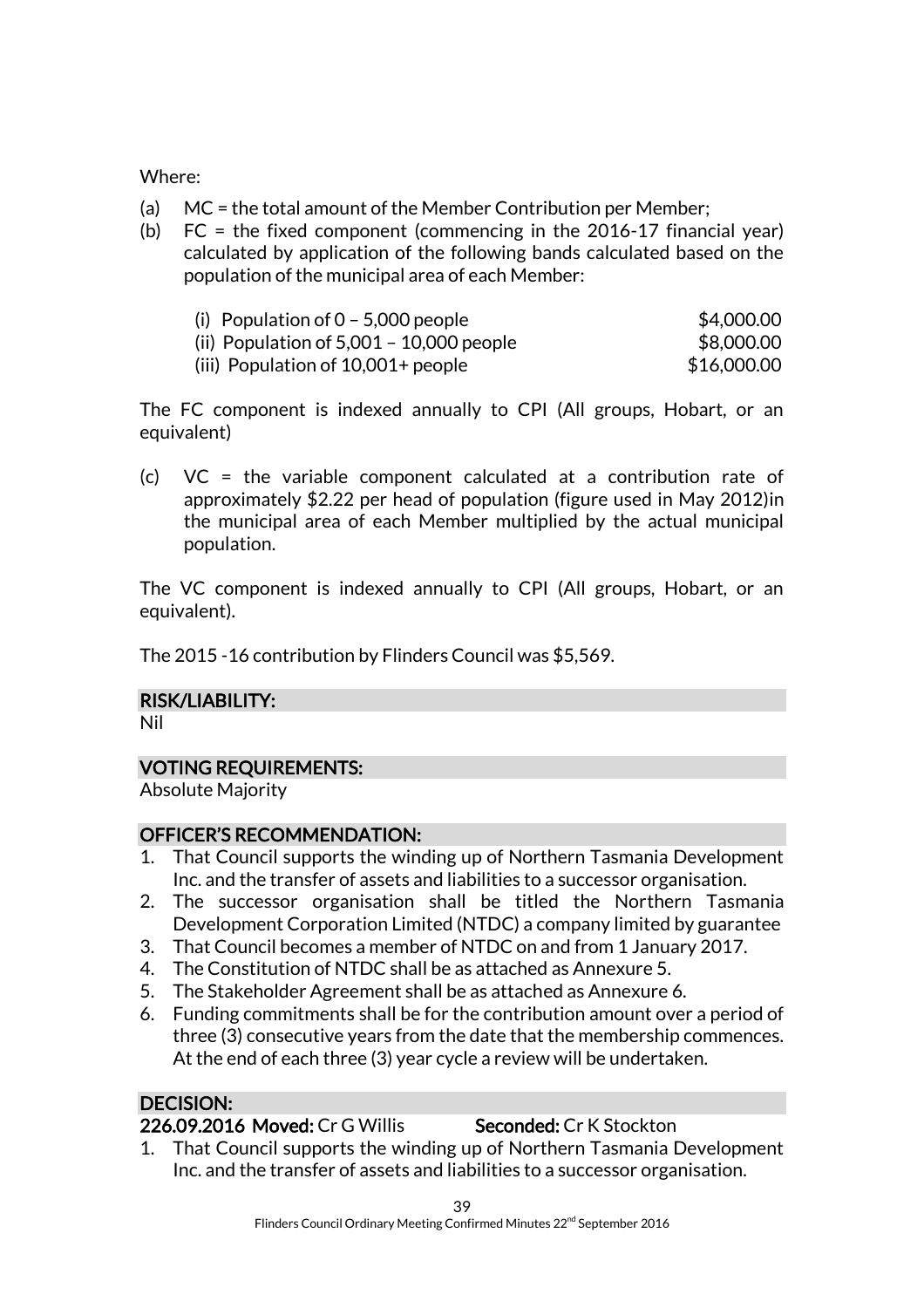- 2. The successor organisation shall be titled the Northern Tasmania Development Corporation Limited (NTDC) a company limited by guarantee
- 3. That Council becomes a member of NTDC on and from 1 January 2017.
- 4. The Constitution of NTDC shall be as attached as Annexure 5.
- 5. The Stakeholder Agreement shall be as attached as Annexure 6.
- 6. Funding commitments shall be for the contribution amount over a period of three (3) consecutive years from the date that the membership commences. At the end of each three (3) year cycle a review will be undertaken.

# CARRIED UNANIMOUSLY (6-0)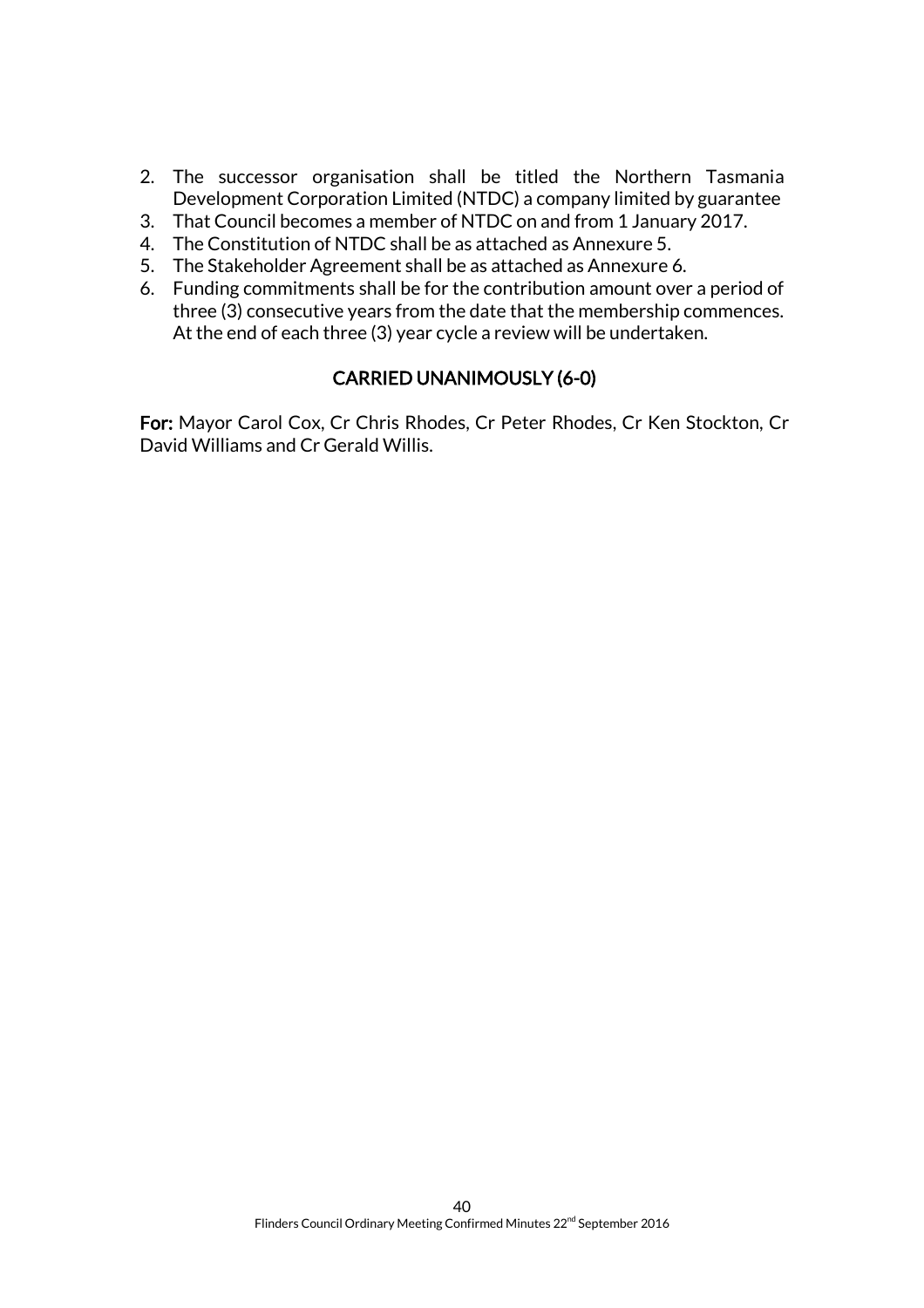#### Item C5: Councillor Resolution Report

| <b>ACTION</b>            | Information                               |
|--------------------------|-------------------------------------------|
| <b>PROPONENT</b>         | <b>Council Officer</b>                    |
| <b>OFFICER</b>           | Sophie Pitchford, Acting General Manager  |
| <b>FILE REFERENCE</b>    | COU/0600                                  |
| <b>ASSOCIATED PAPERS</b> | Annexure 10: Councillor Resolution Report |
|                          | September 2016                            |

#### INTRODUCTION:

This report identifies the actions taken and actual costs associated with implementing resolutions passed by elected members up to September 2016.

#### PREVIOUS COUNCIL CONSIDERATION:

The report is presented on a monthly basis.

# OFFICER'S REPORT:

Please read Annexure 10 – Councillor Resolution Report September 2016.

#### VOTING REQUIREMENTS:

Simple Majority

#### OFFICER'S RECOMMENDATION:

That the Councillor Resolution Report September 2016 be noted.

### DECISION:

227.09.2016 Moved: Cr P Rhodes Seconded: Cr C Rhodes That the Councillor Resolution Report September 2016 be noted.

# CARRIED UNANIMOUSLY (6-0)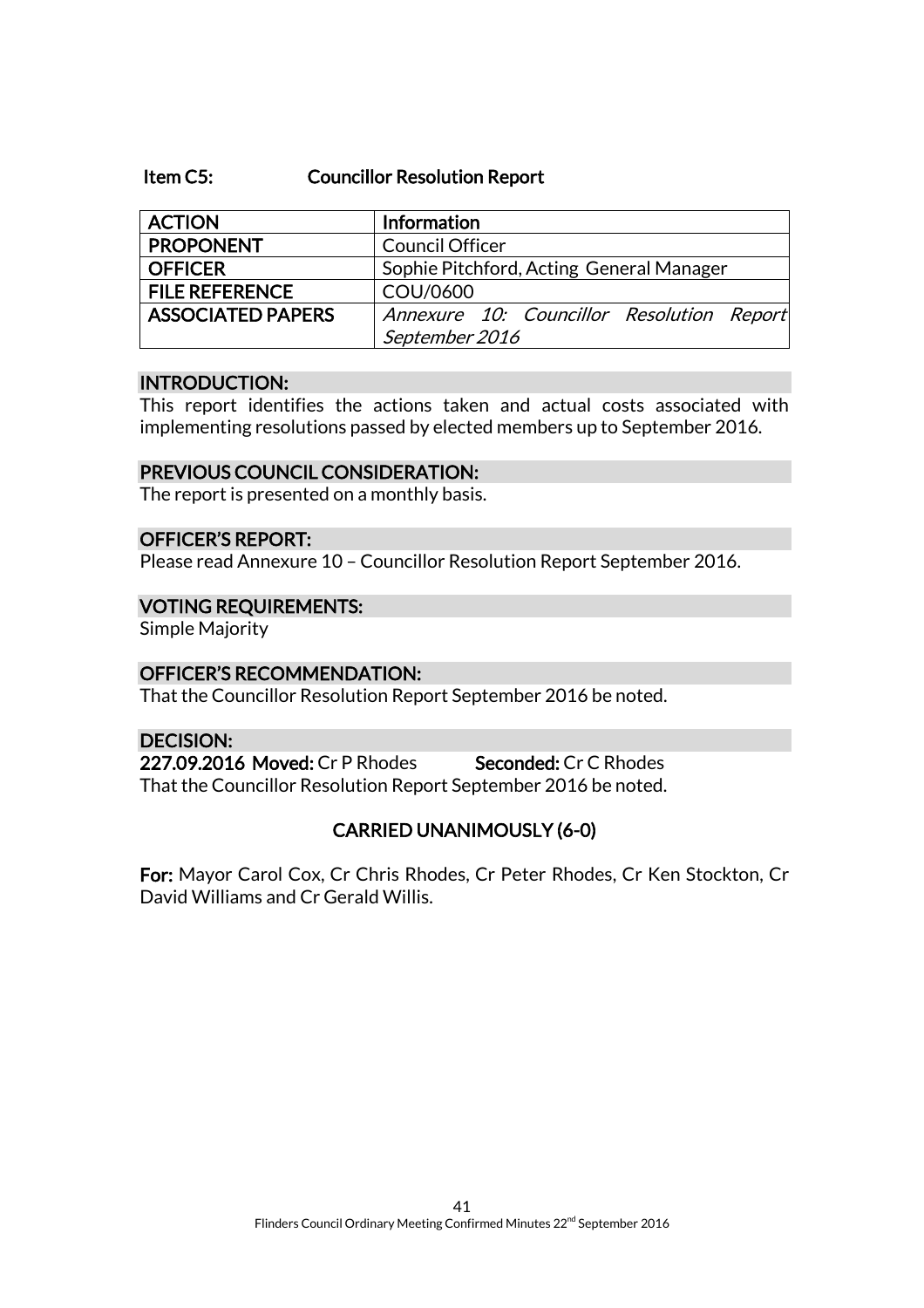# D. CLOSED COUNCIL

#### Item D1 & D2: Closed Council Items

| <b>ACTION</b>            | <b>Decision</b>                           |
|--------------------------|-------------------------------------------|
| <b>PROPONENT</b>         | Council Officer                           |
| <b>OFFICER</b>           | Sophie Pitchford, Acting General Manager  |
| <b>FILE REFERENCE</b>    | PUB/0800                                  |
| <b>ASSOCIATED PAPERS</b> | Annexures 11-15: For Elected Members only |

#### PREVIOUS COUNCIL CONSIDERATION:

D1 Considered annually.

#### REASON FOR CLOSED COUNCIL:

Item D1, Citizen of the Year Award, is **CONFIDENTIAL** in accordance with Section 15(2) (g) of the Local Government (Meeting Procedures) Regulations 2005.

Item D2, General Manager's Separation from Council, is CONFIDENTIAL in accordance with Section 15(2) (i) of the Local Government (Meeting Procedures) Regulations 2005.

#### VOTING REQUIREMENTS

Absolute Majority

#### OFFICER'S RECOMMENDATION:

That Council move into Closed Council.

#### DECISION:

228.09.2016 Moved: Cr G Willis Seconded: Cr P Rhodes That Council move into Closed Council.

# CARRIED UNANIMOUSLY (6-0)

For: Mayor Carol Cox, Cr Chris Rhodes, Cr Peter Rhodes, Cr Ken Stockton, Cr David Williams and Cr Gerald Willis.

Council moved into Closed Session at 2.34pm.

Council moved out of Closed Session at 2.49pm.

232.09.2016 Moved: Cr G Willis Seconded: Cr D Williams That the discussions held and motions passed in Closed Council remain confidential.